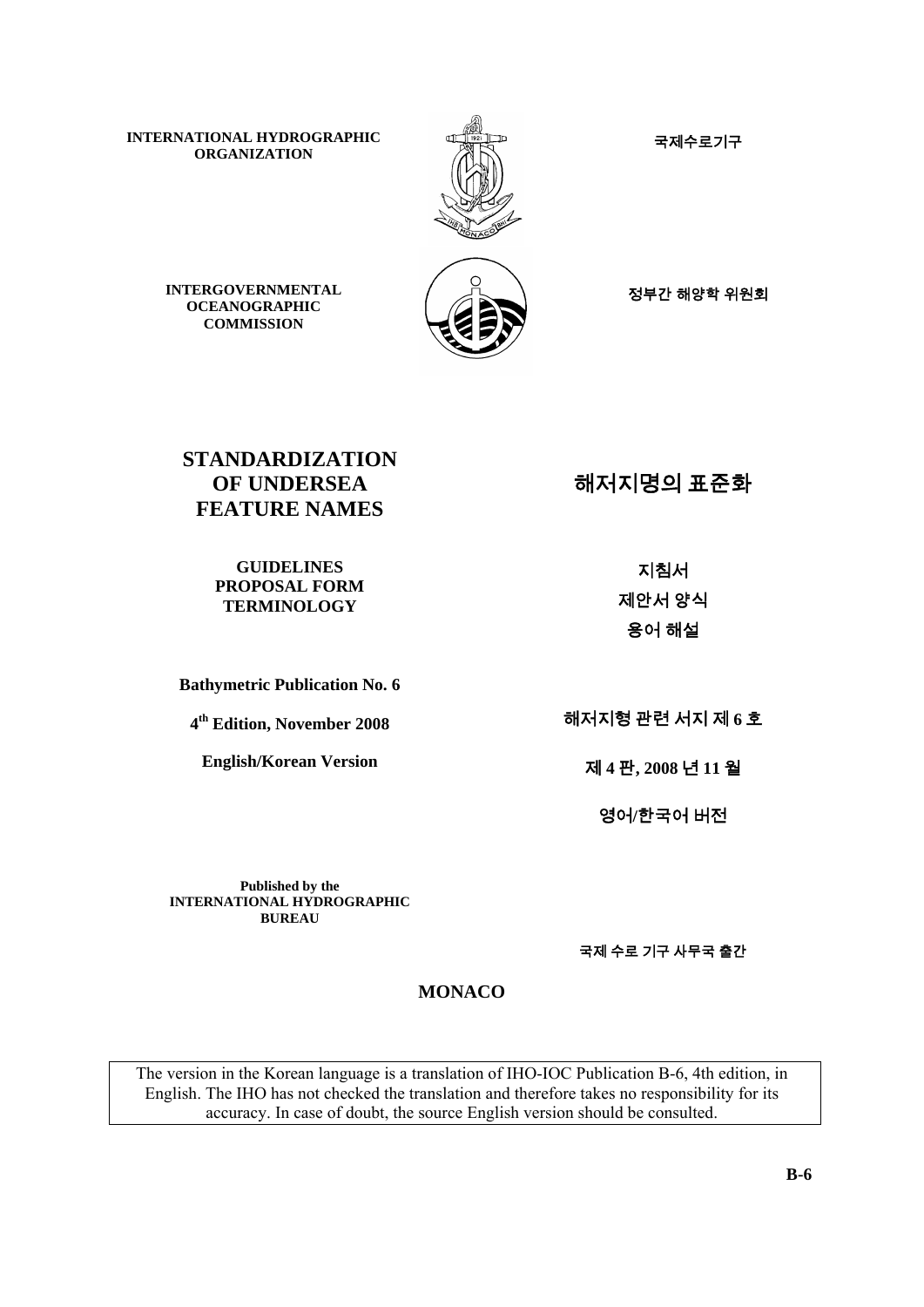**INTERNATIONAL HYDROGRAPHIC ORGANIZATION ATTONAL HYDROGRAPHIC**<br>
ORGANIZATION MEX



정부간 해양학 위원회

**INTERGOVERNMENTAL OCEANOGRAPHIC COMMISSION** 

**STANDARDIZATION OF UNDERSEA FEATURE NAMES** 

> **GUIDELINES PROPOSAL FORM TERMINOLOGY**

**English/Korean Version 4th Edition, November 2008**

**Bathymetric Publication No. 6**

해저지명의 표준화

지침서 제안서 양식 용어 해설

영어**/**한국어 버전 제 **4** 판**, 2008** 년 **11** 월

해저지형 관련 서지 제 **6** 호

**Published by the INTERNATIONAL HYDROGRAPHIC BUREAU**

국제 수로기구 사무국 출간

4, quai Antoine 1er BP 445 MC 98011, Monaco cedex Principauté de Monaco Fax: +377 93 10 81 40 E-mail: [info@ihb.mc](mailto:info@ihb.mc) Website: [www.iho.int](http://www.iho.int/) **MONACO**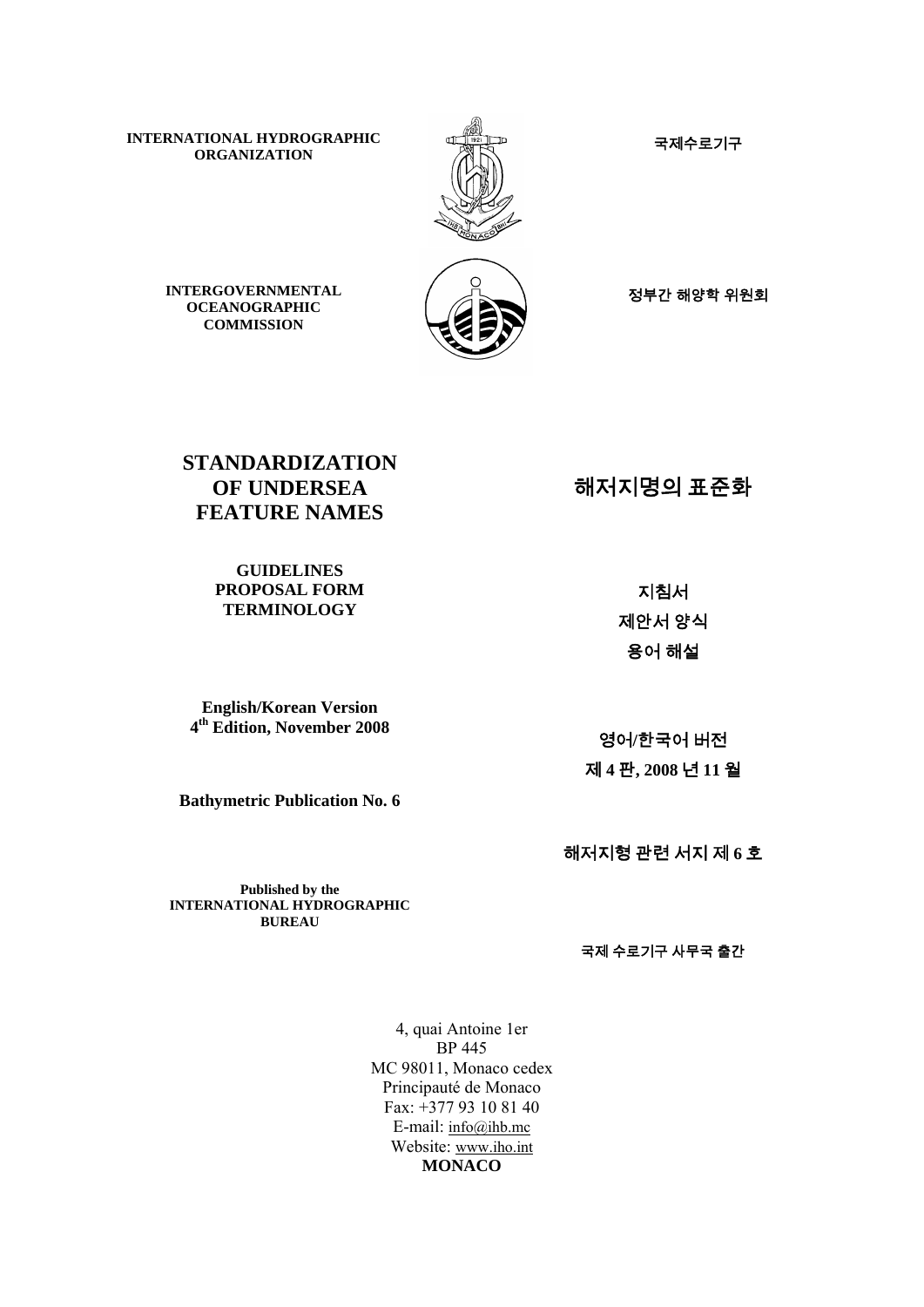#### **FOREWORD \_\_\_\_\_\_\_\_**

The Guidelines, the Name Proposal Form and the List of Terms and Definitions contained in this publication have been developed through collaboration between the "GEBCO Sub-Committee on Undersea Feature Names", appointed by the "Joint IOC-IHO Guiding Committee for GEBCO", and the Working Group on Maritime and Undersea Features of the "United Nations Group of Experts on Geographical Names (UNGEGN)", in accordance with provisions of appropriate resolutions of United Nations Conferences on Geographical Names.

 This fourth edition of the English/French version of B-6 supersedes the previous edition published by the IHB in 2001. Other versions of this edition are also available in English/Spanish, English/Russian, English/Japanese and English/Korean.

 At the request of the "Joint IOC/IHO Guiding Committee for GEBCO", in order to obtain the largest distribution of these Guidelines and to bring the Geographical Names of Undersea Features to a better Standardization, the B-6 is available **gratis** from the IHB and IOC. (See page 2-6 for addresses). It is also available in digital form from the IHO website [\(www.iho.int](http://www.iho.int/)) and GEBCO website [\(www.gebco.net](http://www.gebco.net/)).

 $\mathcal{L}=\mathcal{L}$ 

### 머리말 *\_\_\_\_\_\_\_\_*

본 간행물에 포함된 지침서, 지명 제안서 양식과 용어와 정의에 대한 목록은 IOC-IHO GEBCO 운영 위원회에 의해 임명된 "GEBCO 해저지명소위원회"와 지명에 대한 UN 컨퍼런스의 결의안에 따라 구성된 UN 지명 전문가 그룹의 해상과 해저지형의 실무반과의 협력으로 개발되었다.

B-6 의 영어와 불어로 작성된 제 4 판은 IHB 에 의해 2001 년에 출판된 이전 판을 대신한다. 이 판의 다른 버전은 또한 영어/스페인어, 영어/러시아어, 영어/일본어, 영어/한국어로 이용가능하다.

본 지침서를 더 널리 배포하고 해저지형의 지명을 더욱 표준화하기 위해, IOC/IHO GEBCO 운영 위원회의 요청으로, B-6 는 IHB와 IOC로부터 무료로 이용가능하다 (2-8 쪽 주소를 참조). B-6 는 IHO 홈페이지 [\(www.iho.int\)](http://www.iho.int/)와 GEBCO 홈페이지 [\(www.gebco.net\)](http://www.gebco.net)/)에서도 디지털 형식으로 이용가능하다.

*\_\_\_\_\_\_\_\_*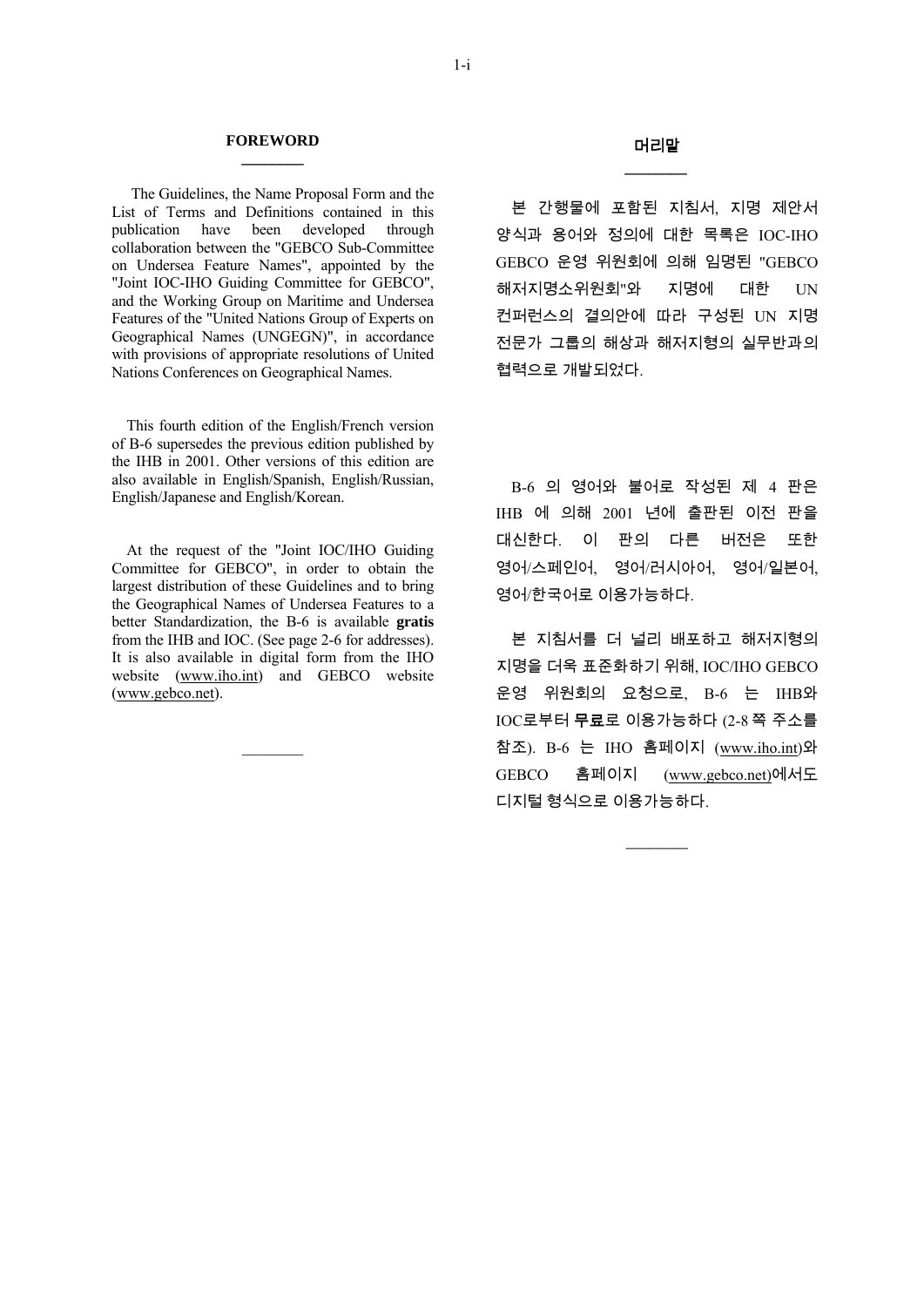Page intentionally left blank 빈 페이지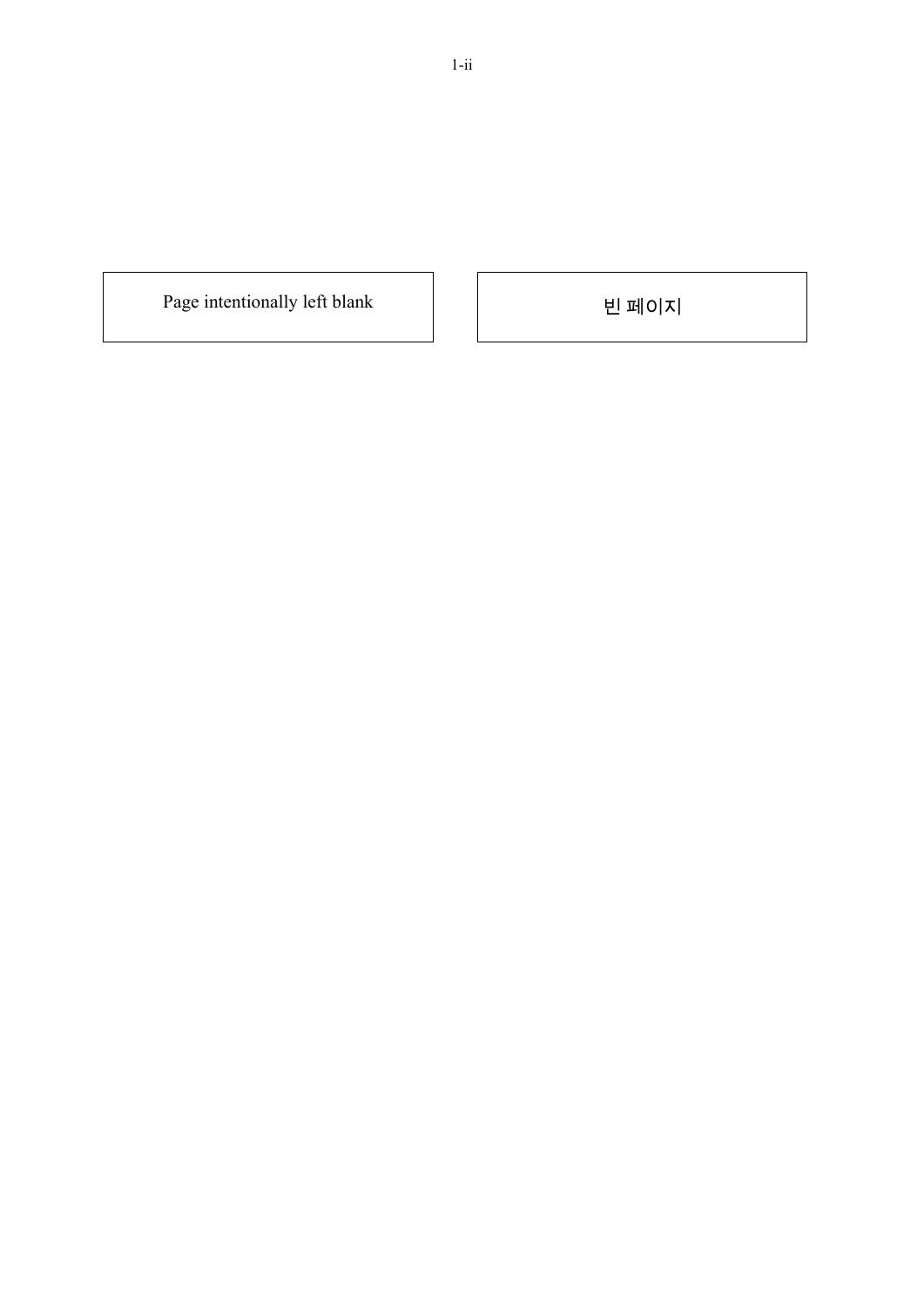### **CONTENTS**

# **\_\_\_\_\_\_\_\_** <sup>목</sup><sup>차</sup>

| List of acronyms                                                                                                                                                                                       | $1 - iv$ |
|--------------------------------------------------------------------------------------------------------------------------------------------------------------------------------------------------------|----------|
| Standardization of Undersea Feature Names - Introduction                                                                                                                                               | $1-v$    |
| Guidelines for the Standardization of Undersea Feature Names<br>General / 일반론<br>$\mathbf{I}$<br>Principles for Naming Features / 해저지명 명명 원칙<br>Н.<br>III. Procedures for Naming Features / 해저지명 명명 절차 | $2 - 1$  |
| Undersea Feature Name Proposal Form - English version                                                                                                                                                  | $2 - 5$  |
| Undersea Feature Name Proposal Forms - Korean version                                                                                                                                                  | $2 - 7$  |
| Authorities to which the "Undersea Feature Name Proposal Form" should be sent<br>for clearance, for any feature located in a territorial sea<br>영해 내에 위치한 해저지명 제안서 양식을 제출할                             | $2-9$    |
| Terminology - Notes                                                                                                                                                                                    | $2 - 11$ |
| Terms and Definitions                                                                                                                                                                                  | $2 - 12$ |
| Korean alphabetical index of the Korean terms shown in the list of<br>"Terms and Definitions", with cross-references to the English terms<br>"용어 및 정의" 목록에 나타난 한글 용어의 자모순 색인                           | $2 - 23$ |

 $\frac{1}{2}$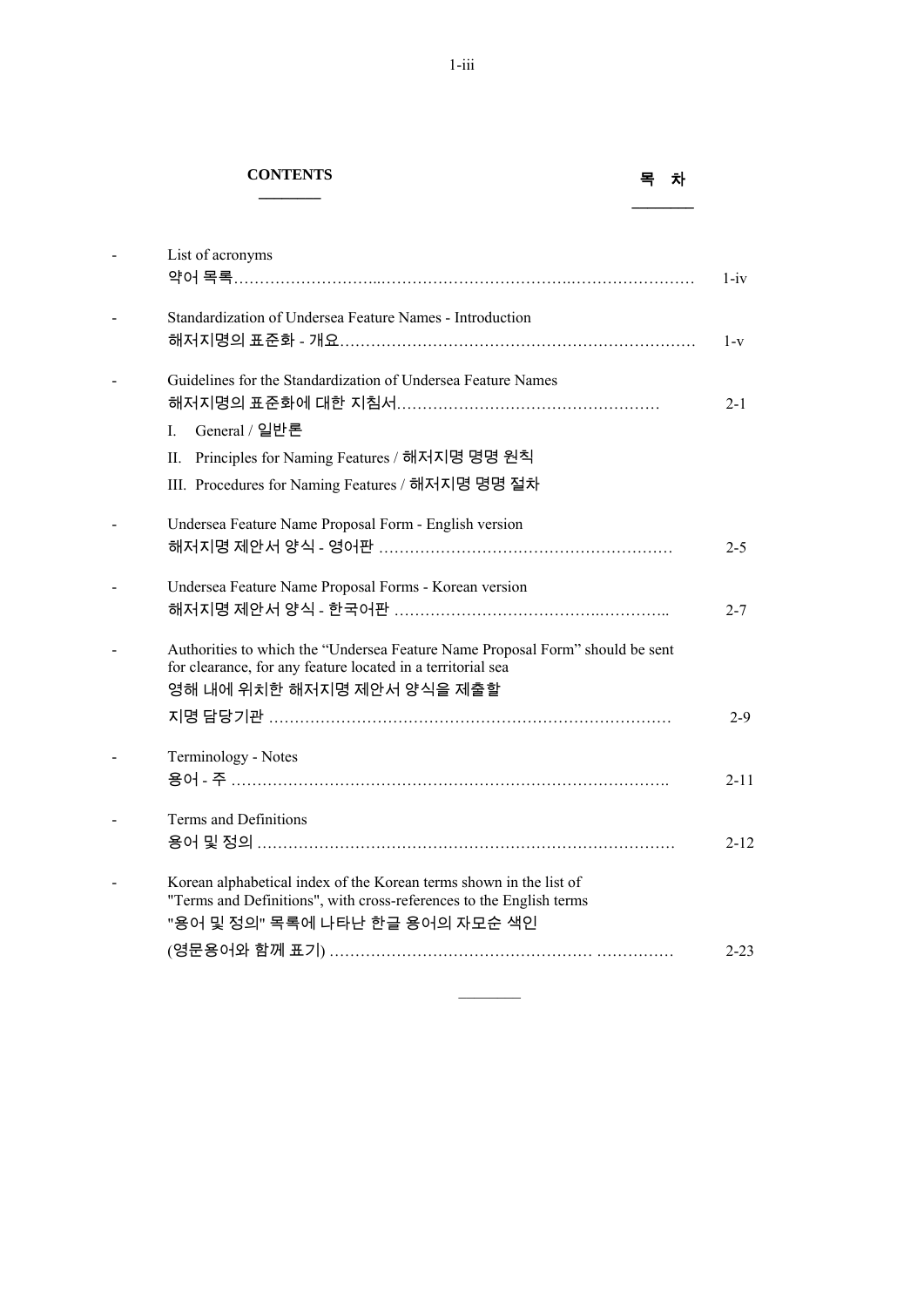#### **LIST OF ACRONYMS \_\_\_\_\_\_\_\_**

**GEBCO:** General Bathymetric Chart of the **Oceans IBC**: International Bathymetric Chart **IHB**: International Hydrographic Bureau (IHO) **IHO**: International Hydrographic Organization **IOC**: Intergovernmental Oceanographic Commission (UNESCO) **NGA**: National Geo-Intelligence Agency (USA) **PA**: Position Approximate **SCUFN**: Sub-Committee on Undersea Feature Names (GEBCO) **UN**: United Nations **UNESCO**: United Nations Educational, Scientific and Cultural Organization

 $\mathcal{L}=\mathcal{L}$ 

### 약어 목록 *\_\_\_\_\_\_\_\_*

**GEBCO:** General Bathymetric Chart of the Oceans 대양수심도 **IBC**: International Bathymetric Chart 국제해저지형도 **IHB**: International Hydrographic Bureau (IHO) 국제수로기구 사무국 **IHO**: International Hydrographic Organization 국제수로기구 **IOC**: Intergovernmental Oceanographic Commission (UNESCO) 정부간 해양학 위원회 **NGA**: National Geo-Intelligence Agency (USA) 국가지리정보원(미국) **PA**: Position Approximate 대략적인 위치 **SCUFN**: Sub-Committee on Undersea Feature Names 해저지명소위원회 (GEBCO) **UN**: United Nations 국제연합 **UNESCO**: United Nations Educational, Scientific and Cultural Organization 국제연합 교육과학문화기구

*\_\_\_\_\_\_\_\_\_*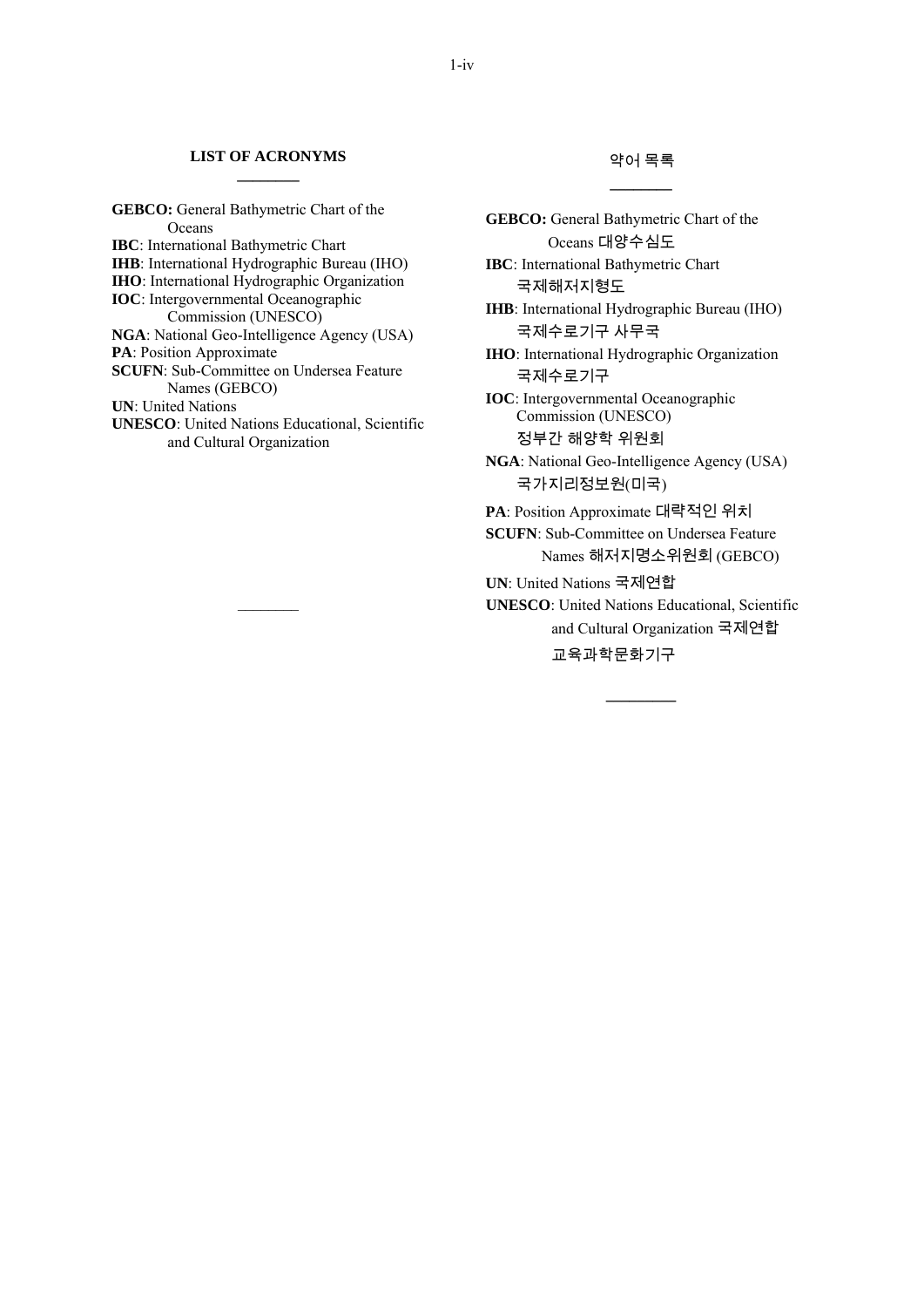#### **STANDARDIZATION OF UNDERSEA FEATURE NAMES \_\_\_\_\_\_\_\_**

#### **INTRODUCTION**

1. In recent years, considerable concern has been expressed at the indiscriminate and unregulated naming of undersea features which often get into print in articles submitted to professional journals, or on ocean maps and charts, without any close scrutiny being made concerning their suitability, or even whether the feature has already been discovered and named.

 In order to remedy this situation and to bring the geographical names of undersea features to a better standardization, the IHO, at its XIIIth I.H. Conference (May 1987) and the IOC, at its 14th Assembly (March 1987) adopted similar motions on this subject, the substance of which is recalled below.

- i) Marine scientists and other persons in their country wishing to name undersea features, are strongly encouraged to check their proposals with published Gazetteers of Undersea Feature Names, taking into account the guidelines contained in this document (IHO-IOC publication B-6 "Standardization of Undersea Feature Names"), including the use of the "Undersea Feature Name Proposal Form" contained herein, and to submit all proposed new names for clearance, either to their appropriate national authority, or, where no such national authority exists, to the IHB or IOC, for consideration by the "GEBCO Sub-Committee on Undersea Feature Names", which may advise on any potentially confusing duplication of names.
- ii) Publishers of ocean maps, and editors of scientific journals, in their country, are invited to require compilers and authors to provide written evidence of such clearance before accepting for publication any maps or scientific articles containing new names for undersea features.
- 2. In 2008, new Terms of Reference for the GEBCO Sub-Committee on Undersea Feature Names (SCUFN) were adopted by IHO and IOC, including the following:

### 개요

1. 최근에 해저지형에 대한 명명(命名)이 무분별하고 비규제적으로 이루어지고 있으며, 전문저널에 제출된 논문 또는 해도에서 해당 명칭이 적합한지 또는 동 지형이 이미 발견되어 명명된 적이 있는지 조차에 대한 면밀한 조사 없이 종종 활자화되고 있다는 점에 상당한 우려를 표명해 왔다.

이러한 상황을 개선하고 해저지형의 지리적 명칭에 대한 보다 나은 표준화를 도출하기 위하여 제 13 차 IHO 총회(1987 년 5 월) 와 제 14 차 IOC 총회(1987 년 3 월) 에서 해저지명의 표준화에 관하여 유사한 의견을 채택하였는바, 그 요지는 다음과 같다.

- i) 해저지형을 명명하고자 하는 국가의 해양과학자 및 개인들은 (IHO-IOC 의 간행물 B-6 "해저지명의 표준화") "해저지명 제안서 양식"의 사용을 포함하는 이 문서에 수록된 지침서를 감안하여, 발행된 해저지명목록집과 함께 제안서를 확인하여야 한다. 또한, 명확화를 위해 제안된 모든 새로운 명칭은 적절한 국가 기관이나 그러한 국가 기관이 없는 경우 IHB 나 IOC 에 제출하여 GEBCO 해저지명소위원회에서 검토 함으로써 명칭 중복 사용의 혼란을 일으킬 가능성에 대한 조언을 하도록 한다.
- ii) 해도발행자와 과학저널의 편집인은 자국 내에서 새로운 해저지명을 포함한 지도나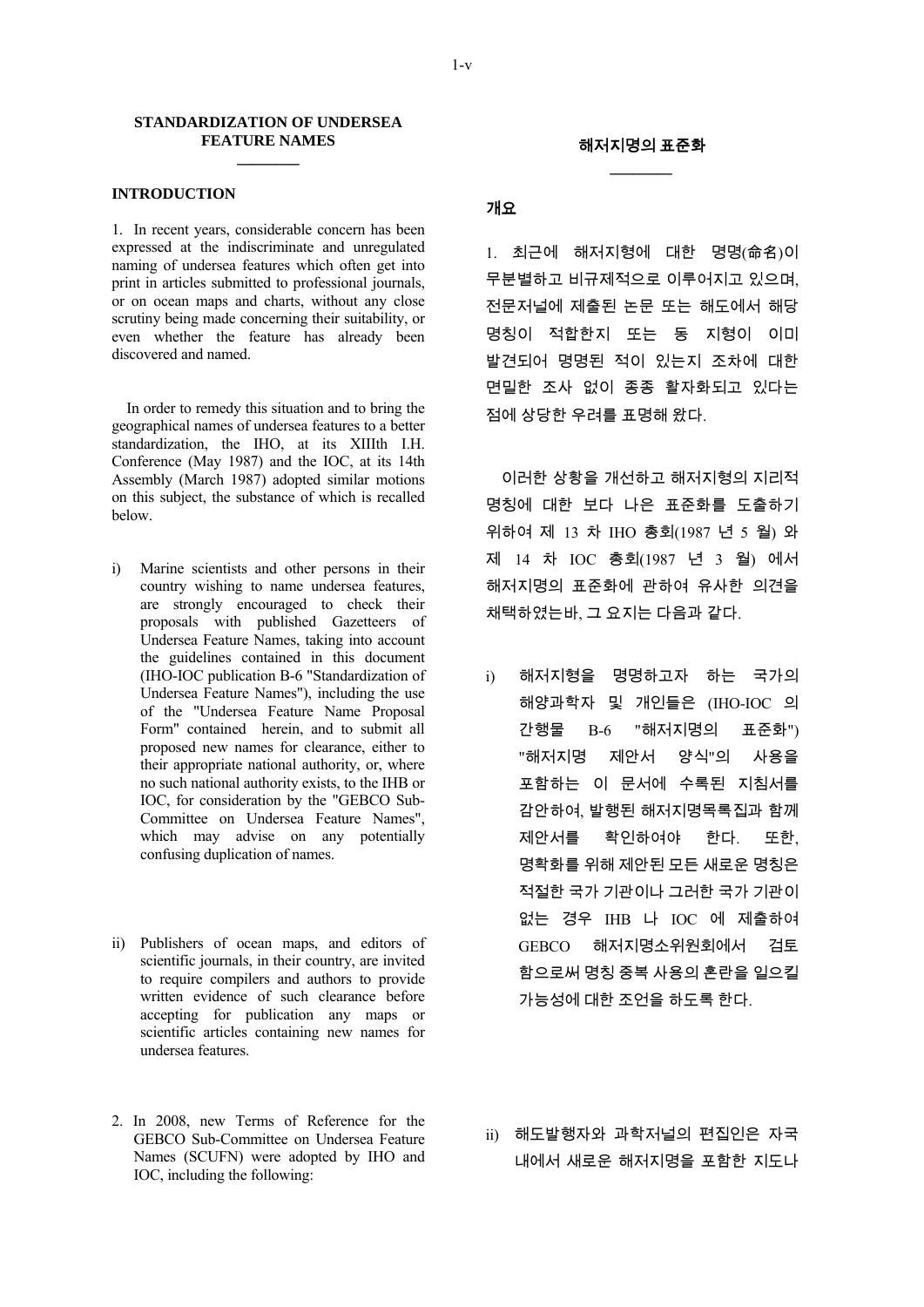- i. It is the function of the Sub-Committee to select those names of undersea features in the world ocean appropriate for use on GEBCO graphical and digital products, on the IHO small-scale INTernational chart series, and on the regional International Bathymetric Chart (IBC) series.
- ii. The Sub-Committee shall:
	- select undersea feature names from:
		- names provided by national and international organizations concerned with nomenclature;
		- names submitted to the Sub-Committee by individuals, agencies and organizations involved in marine research, hydrography, etc.;
		- names appearing in scientific journals or on appropriate charts and maps.
		- names submitted to the Sub-Committee by the Chairpersons or Chief Editors of International Bathymetric Chart projects, in relation to the work on these projects.

 All selected names shall adhere to the principles contained in this document<br>(IHO-IOC Publication B-6 Publication B-6 "Standardization of Undersea Feature Names") and be supported by valid evidence. Such names shall be reviewed before they are added to the Gazetteer.

- define when appropriate the extent of named features;
- provide advice to individuals and appropriate authorities on the selection of undersea feature names located outside the external limits of the territorial sea and, on request, inside the external limit of the territorial sea;
- encourage the establishment of national boards of geographical names and undersea features when such boards do not exist;

과학논문의 출간을 수락하기 이전에 편찬자와 저자에게 새로운 해저지명에 대한 명확한 문헌증거를 제공해 줄 것을 요청하여야 한다.

- 2. 2008 년에 IHO 와 IOC 에서 GEBCO 해저지명 소위원회(SCUFN)의 새로운 위임 사항은 다음과 같은 내용으로 채택되었다.
- i. 소위원회의 기능은 GEBCO 의 그래픽 및 디지털 간행물과 IHO 의 소축척 국제해도 시리즈와 지역적 국제해저지형도(IBC) 시리즈 상에서 사용되기에 적당한 세계 대양의 해저지명을 선정하는 것이다.
- $ii.$  소위원회는 다음을 수행한다 $\cdot$ 
	- 다음에 기초하여 해저지명의 명칭을 선정:
		- 명명(命名)관련 국가 및 국제 기구들이 제공한 명칭
		- 해양조사, 수로업무 등에 종사하는 개인, 기관 및 기구가 소위원회에 제출한 명칭
		- 과학저널 또는 사용하는 해도와, 지도에 나타난 명칭
		- 국제 해저지형도 프로젝트 및 이 프로젝트와 관련된 의장 또는 주 편집자가 소위원회에 제출한 명칭

모든 선정된 명칭은 본 문서(IHO-IOC 의 간행물 B-6, "해저지명의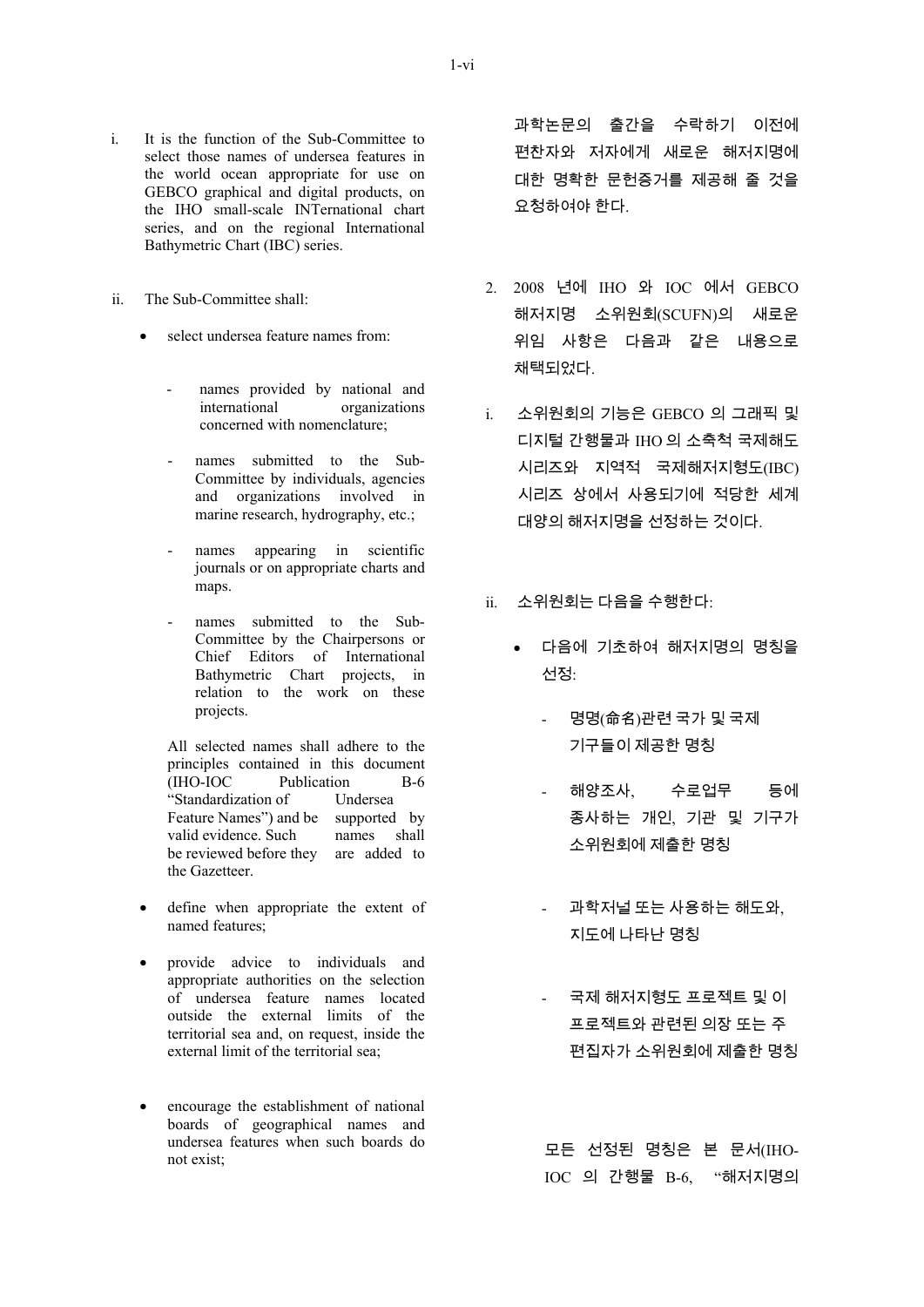- prepare and maintain an international and worldwide IHO-IOC GEBCO Gazetteer of Undersea Feature Names;
- encourage the use of undersea feature names included in the IHO-IOC GEBCO Gazetteer, on any maps, charts, scientific publications, and documents by promulgating these names widely;
- prepare and maintain internationally agreed guidelines for the standardization of undersea feature names and encourage their use;
- review and address the need for revised or additional terms and definitions for submarine topographic features;
- Maintain close liaison with the UN Group of Experts on Geographical Names, the focal point of which shall be invitations to attend meetings of the Sub-Committee, and with international or national authorities concerned with the naming of undersea features;
- Provide, where feasible, historical information regarding the origin of preexisting published names and historical variant names. This research will include discovery ship and/or organization, information regarding the individual or vessel being commemorated or geographic feature with which the name is associated, origin of variant names if required and source material regarding naming information.

표준화")에 명시된 원칙에 부합되어야 하며 타당한 증거를 제출해야 한다. 모든 지명은 지명목록집에 수록되기 전에 검토되어야 한다.

- 적절한 시기에 명명된 지형의 범위를 정의
- 영해 밖에 위치한 해저지명이나 요청 시 영해 내의 해저지명의 선정에 관하여 개인과 관련 정부에 조언 제공
- 지리지명과 해저지명에 관한 국가위원회가 없을 경우 국가위원회의 설치를 권고
- 국제적이고 세계적인 IHO-IOC GEBCO 해저지명목록집의 작성 및 유지
- IHO-IOC GEBCO 의 해저지명목록집, 지도와 해도, 과학관련 간행물 및 문서에 포함된 해저지명을 널리 보급함으로써 해저지명의 사용을 권장
- 국제적으로 합의된 해저지명의 표준화에 관한 지침을 작성하고 유지하며, 이들 지침의 사용을 권고
- 해저지형에 대한 수정 또는 추가되는 용어 및 정의의 필요성을 검토 및 조치
- 소위원회 회의에 참석 초청에 초점을 두고 UN 지명전문가그룹과 해저지명 관련 국제기구 또는 국가기관과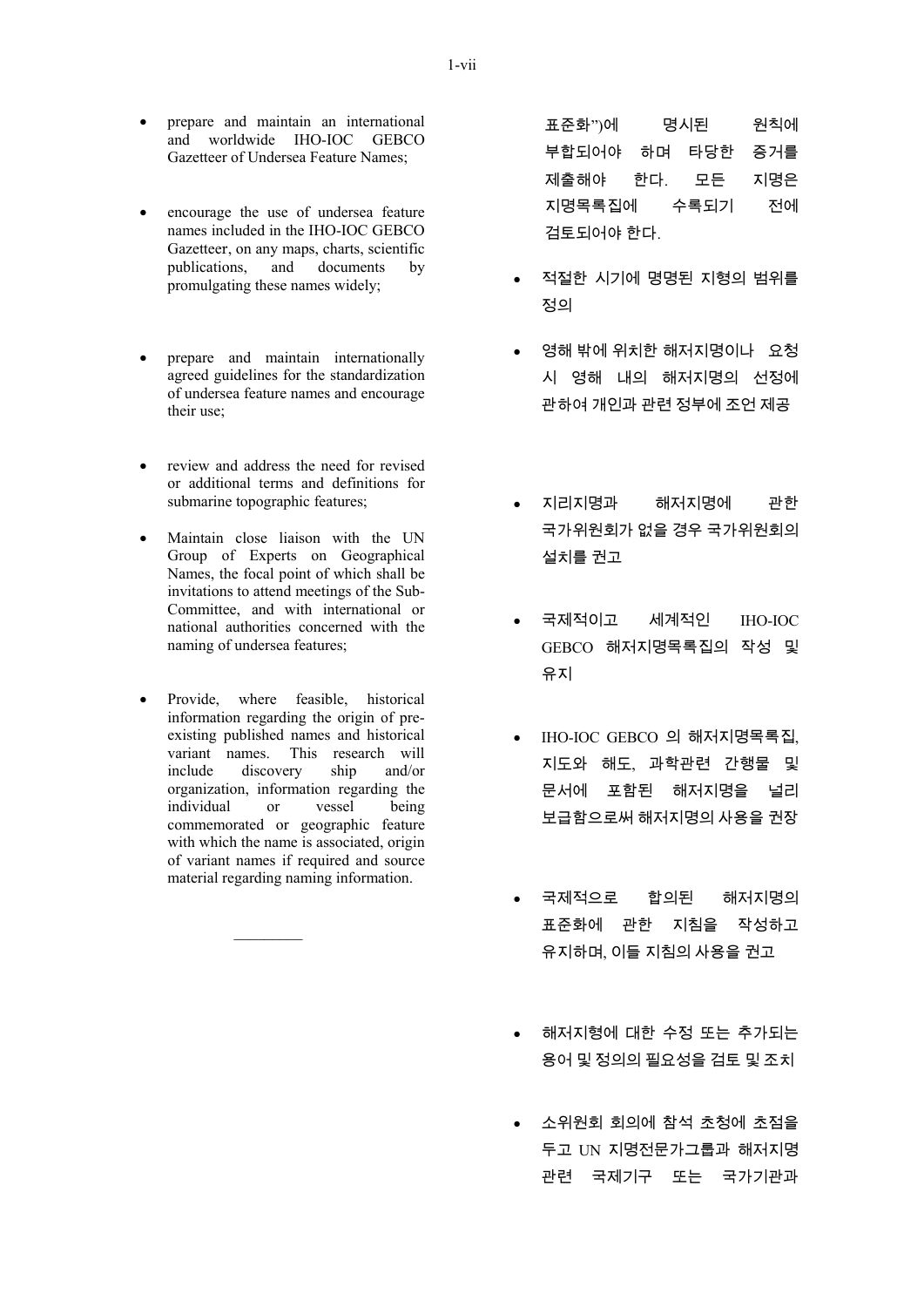긴밀한 연락을 유지하는 일

• 가능하면 기존에 출판된 지명의 출처와 지명 변천에 대한 역사적 정보를 제공한다. 이러한 정보는 해저지형을 발견한 탐사선 및 기관, 기념할만한 개인이나 조사선과 관련된 정보 또는 해저지명과 관련된 지리적 지형지물에 대한 정보, 필요시 지명의 변천과 지명정보에 관한 근거 자료가 포함될 수 있다.

1-viii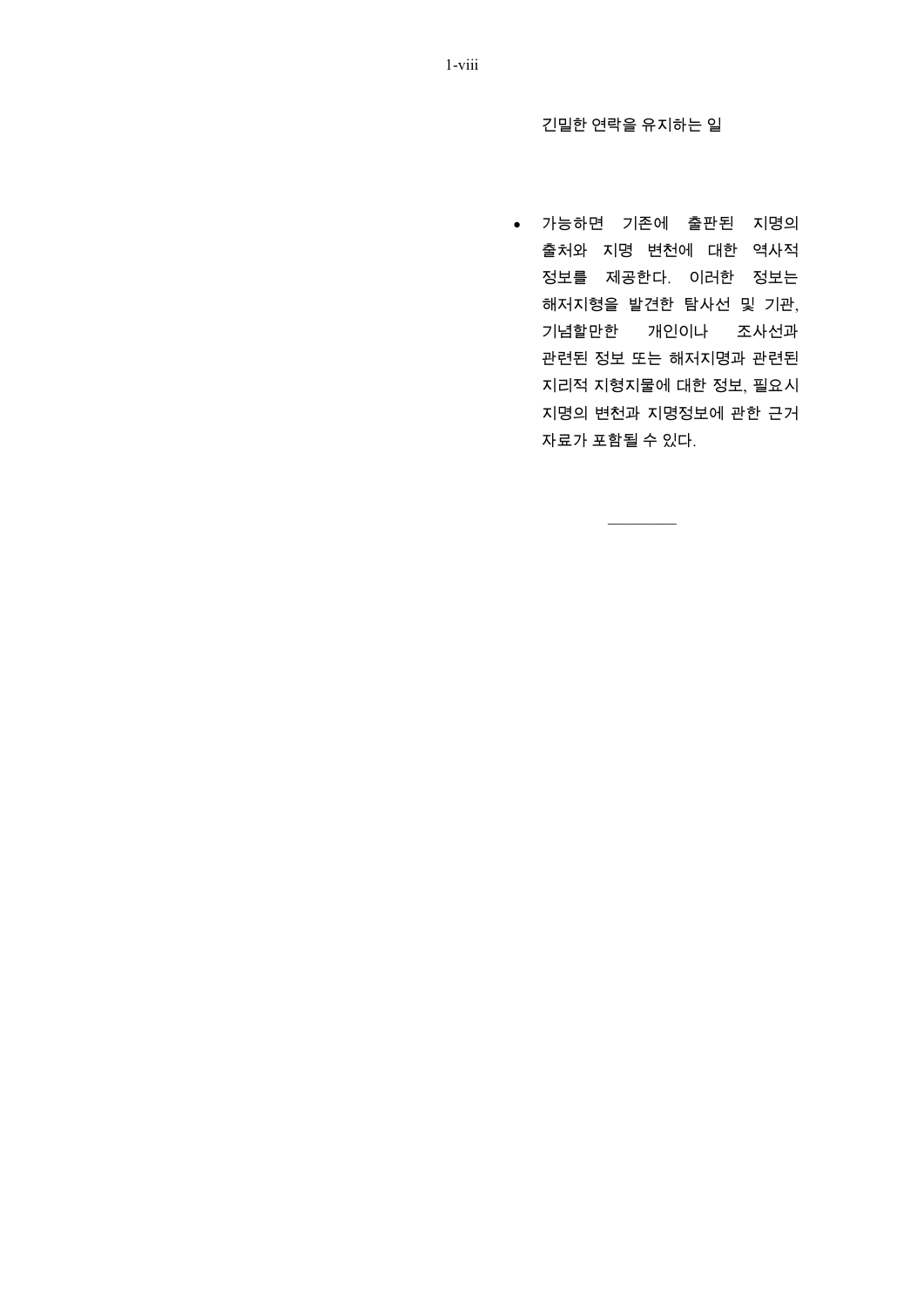Page intentionally left blank 빈 페이지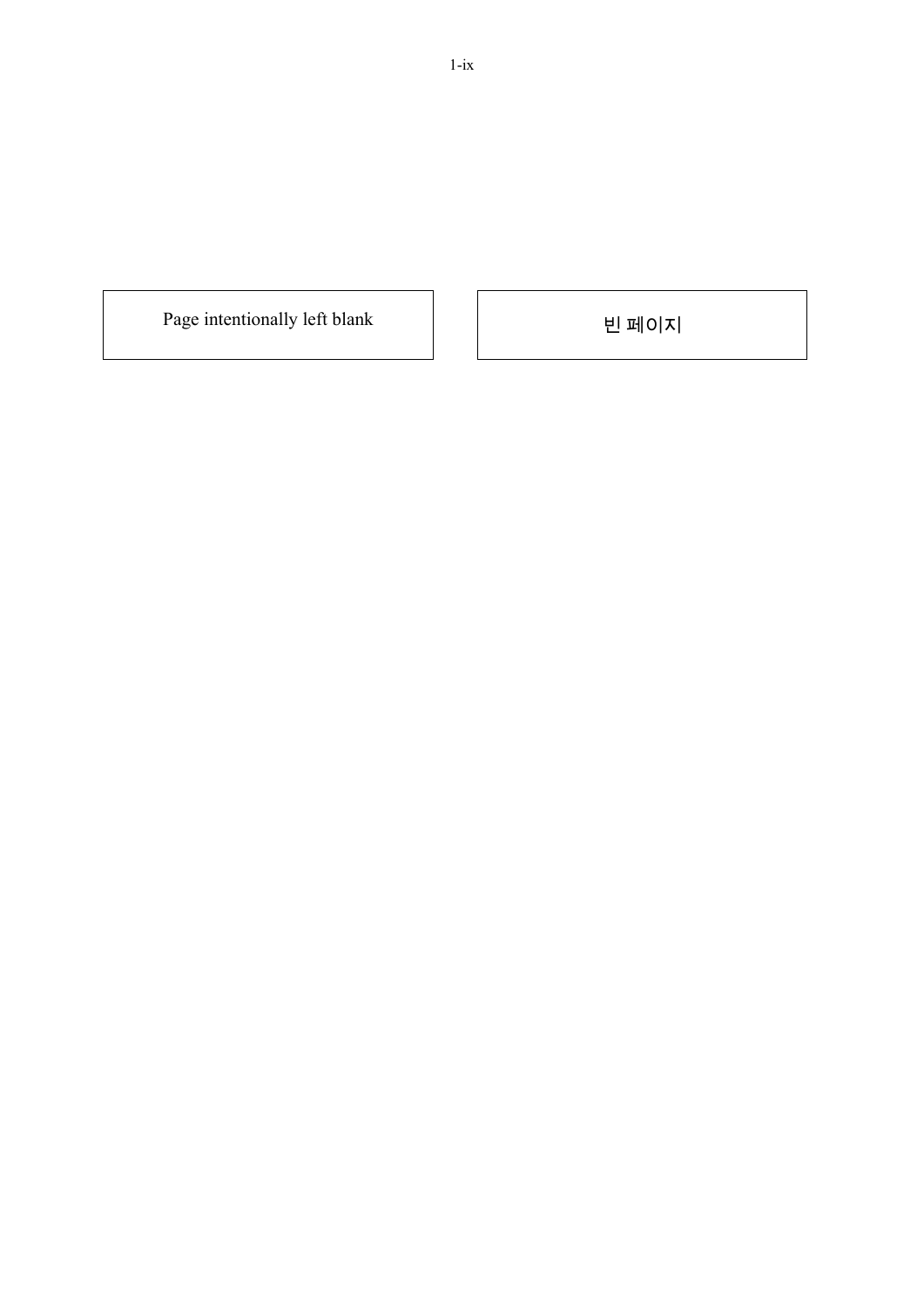#### **GUIDELINES FOR THE STANDARDIZATION OF UNDERSEA FEATURE NAMES**

**\_\_\_\_\_\_\_\_** 

#### **I. GENERAL**

**A.** International concern for naming undersea features is limited to those features entirely or mainly (more than 50%) outside the external limits of the territorial sea, not exceeding 12 nautical miles from the baselines, in agreement with the United Nations Convention on the Law of the Sea.

- **B.** "Undersea feature" is a part of the ocean floor or seabed that has measurable relief or is delimited by relief.
- **C.** Names used for many years may be accepted even through they do not conform to normal principles of nomenclature. Existing names may be altered to avoid confusion, remove ambiguity or to correct spelling.
- **D.** Names approved by national names authorities in waters beyond the territorial sea should be accepted by other States if the names have been applied in conformance with internationally accepted principles. Names applied within the territorial sea of a State should be recognized by other States.
- **E.** In the event of a conflict, the persons and/or agencies involved should resolve the matter. Where two names have been applied to the same feature, the older name generally should be accepted. Where a single name has been applied to two different features, the feature named first generally should retain the name.
- **F.** Names not in the writing system of the country applying the names on maps or other documents should be transliterated according to the system adopted by the national authority applying the names.
- **G.** In international programmes, it should be the policy to use forms of names applied by national authorities having responsibility for the pertinent area.

### 해저지명의 표준화에 관한 지침

**\_\_\_\_\_\_\_\_** 

### **I.** 일반론

**A.** 해저지형의 명명에 관한 국제적 관심은 유엔해양법협약 (UNCLOS)의 합의에 의거하여 해당 해저지형이 통상적으로 직선기선 으로부터 12 해리까지 한정된 영해의 외부 한계선으로부터 완전히 또는 대부분(50%이상) 벗어나 위치하는 지형에 한한다.

- **B.** "해저지형"은 대양저 또는 해저의 일부로써 측정 가능한 기복을 지니거나 기복에 의해 그 범위가 한정된 지형이다.
- **C.** 통상적 명명원칙을 따르지 않았다 하더라도, 오랜 기간 동안 사용된 명칭은 인정될 수 있다. 기존 명칭은 혼동을 피하고 다의성을 제거하거나 정확한 철자를 위해 수정될 수 있다.
- **D.** 해당 국가 지명기관에 의하여 승인된 영해 이외의 해역에 있는 명칭이 국제적으로 인정된 원칙에 부합하는 경우, 다른 국가들은 이를 수락해야 한다. 다른 국가들은 한 국가의 영해 경계 내에서 적용된 명칭을 인정하여야 한다.
- **E.** 지명에 관한 분쟁이 발생할 경우, 관련 개인 및 관계기관은 이 문제를 해결해야한다. 두 개의 명칭이 동일한 지형에 적용되었을 경우, 일반적으로 보다 오래 사용된 명칭이 채택되어야 한다. 반면, 하나의 명칭이 두 개의 상이한 지형에 적용되었을 경우, 일반적으로 먼저 명명된 지형에 해당 명칭을 유지하여 사용하도록 한다.
- **F.** 지도나 기타의 문서에 표기되어 온 명칭이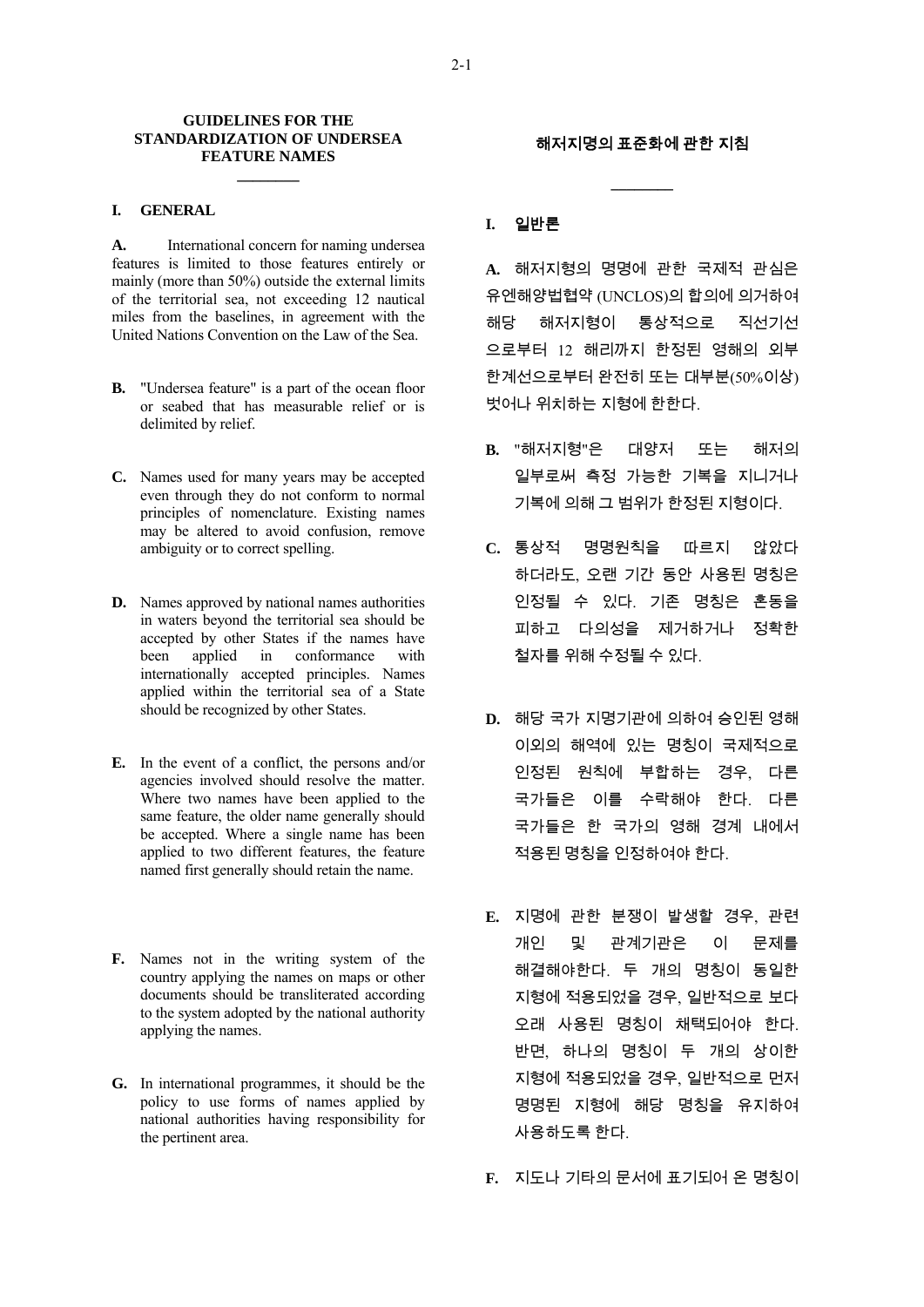**H.** States may utilize their preferred versions of exonyms.

#### **II. PRINCIPLES FOR NAMING FEATURES**

#### **A. Specific terms**

- 1. Short and simple terms (or names) are preferable.
- 2. The principal concern in naming is to provide effective, conveniently usable, and appropriate reference; commemoration of persons or ships is a secondary consideration.
- 3. The first choice of a specific term, where feasible, should be one associated with a geographical feature; e.g.: Aleutian Ridge, Aleutian Trench, Peru-Chile Trench, Barrow Canyon.
- 4. Specific terms for other features can be used to commemorate ships or other vehicles, expeditions or scientific institutes involved in the discovering and/or delineation of the feature, or to honour the memory of famouspersons. Where a ship name is used, it should be that of the discoverering ship, or if that has been previously used for a similar feature, it should be the name of the ship verifying the feature, e.g.: San Pablo Seamount, Atlantis II Seamounts.
- 5. Names of living persons will normally not be accepted, in accordance with the recommendation in UNCSGN Resolution VIII/2. In the rare cases where names of living persons are used (surnames are preferable), they will be limited to those who have made an outstanding or fundamental contribution to ocean sciences.
- 6. Groups of like features may be named collectively for specific categories of historical persons, mythical features, stars, constellations, fish, birds, animals, etc. Examples are as follows:

해당 국가의 문자체계에 존재하지 않을 경우, 명칭을 적용하는 국가기관에서 채택한 체계에 따라 바꾸어 표기하여야 한다.

- **G.** 국제적 프로그램 이행 시에는, 해당지역에 대해 책임이 있는 국가기관이 적용한 명칭 체제를 사용하는 것을 원칙으로 한다.
- **H.** 각 국가는 선호하는 형식으로 외국어 지명을 사용할 수 있다.

### **II.** 해저지명 명명 원칙

#### **A.** 고유지명

- 1. 지명은 간결하고 단순한 용어 (또는 명칭)의 선정을 선호한다.
- 2. 지명 명명 시 주요 고려 사항은 효과적이고 편리하게 사용할 수 있고, 적절한 관련성을 갖도록 해야 한다는 점이다. 즉 인물이나 선박을 기념하는 것은 부차적인 고려 사항이다.
- 3. 고유지명선정 시, 가능한 지리적 지형지물과 관련된 명칭을 우선적으로 선정하여야 한다. 이에 관련된 예로는 알류산 해령, 알류산 해구, 페루-칠레 해구, 배로협곡 등이 있다.
- 4. 기타 지형에 대한 고유지명은, 선박 및 그 밖의 운송수단, 해당 지형의 발견 및/또는 경계를 설정하는 데 관련된 탐험대 또는 과학연구소를 기념하거나 위인의 업적을 기리기 위하여 이들의 이름을 사용할 수 있다. 선박의 이름이 사용되는 경우, 해당 지형을 발견한 선명이어야 한다. 만약 그 선명이 유사한 지형에 이미 사용되었을 경우에는 해당 지형을 재확인한 선박의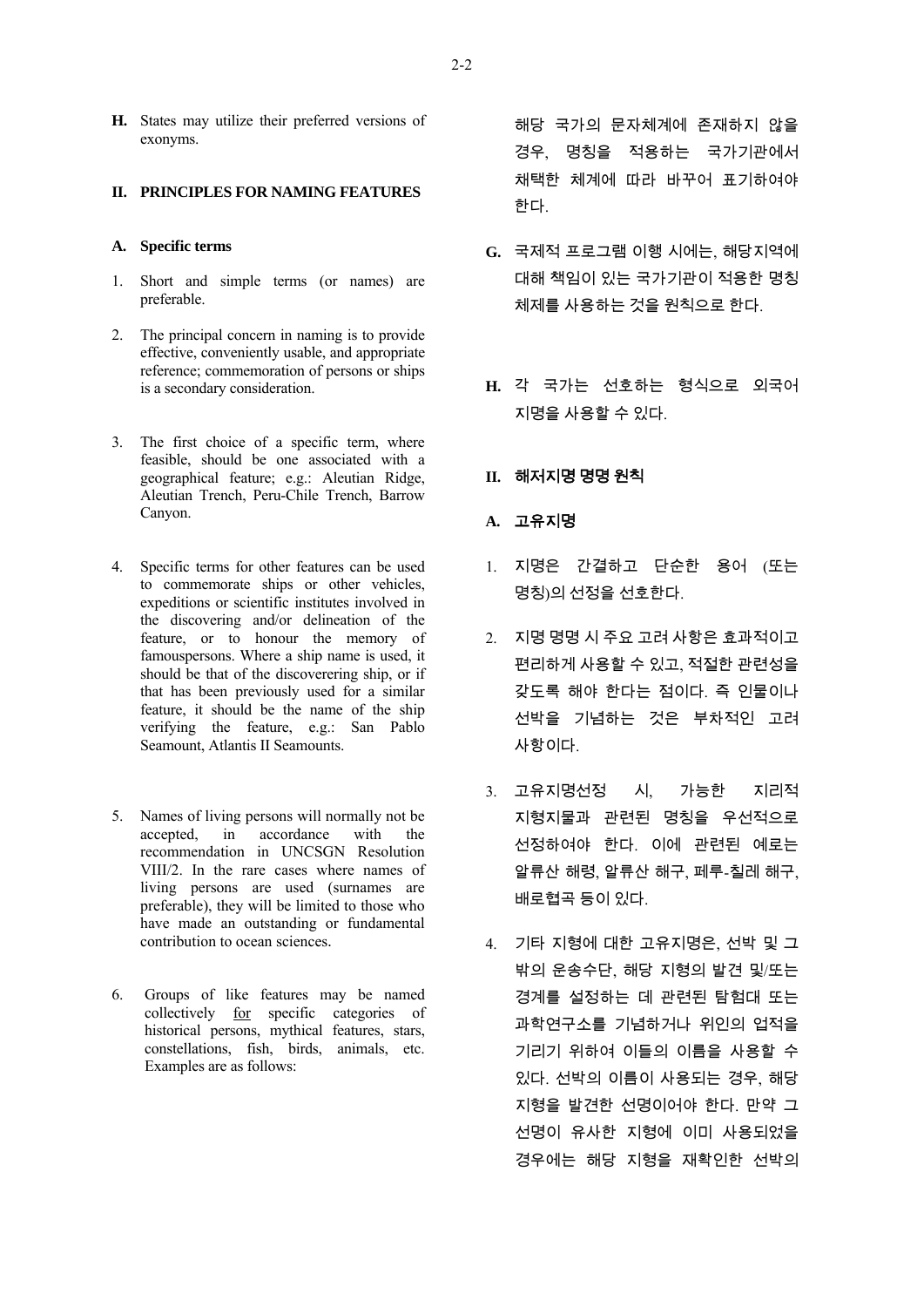이름을 사용해야 한다. 산 파블로 해산, 아틀란티스 II 해산 등의 예가 여기에 해당된다.

- 5. 생존인물에 대한 지명은 UNCSGN 결의안 VIII/2 의 권고에 따라 일반적으로 인정되지 않는다. 아주 흔하지 않은 경우로 해양과학 분야에 뛰어나거나 중요한 공헌을 한 사람에 한정하여 생존 인물의 이름을 사용할 수 있다(성의 사용 우선).
- 6. 유사한 지형의 무리를 지칭할 때에는 역사적 인물, 신화적 특징, 별, 별자리, 물고기, 새, 동물 등 특수한 범주의 명칭에 대해 집합적으로 명명될 수도 있다. 이에 대한 예는 다음과 같다: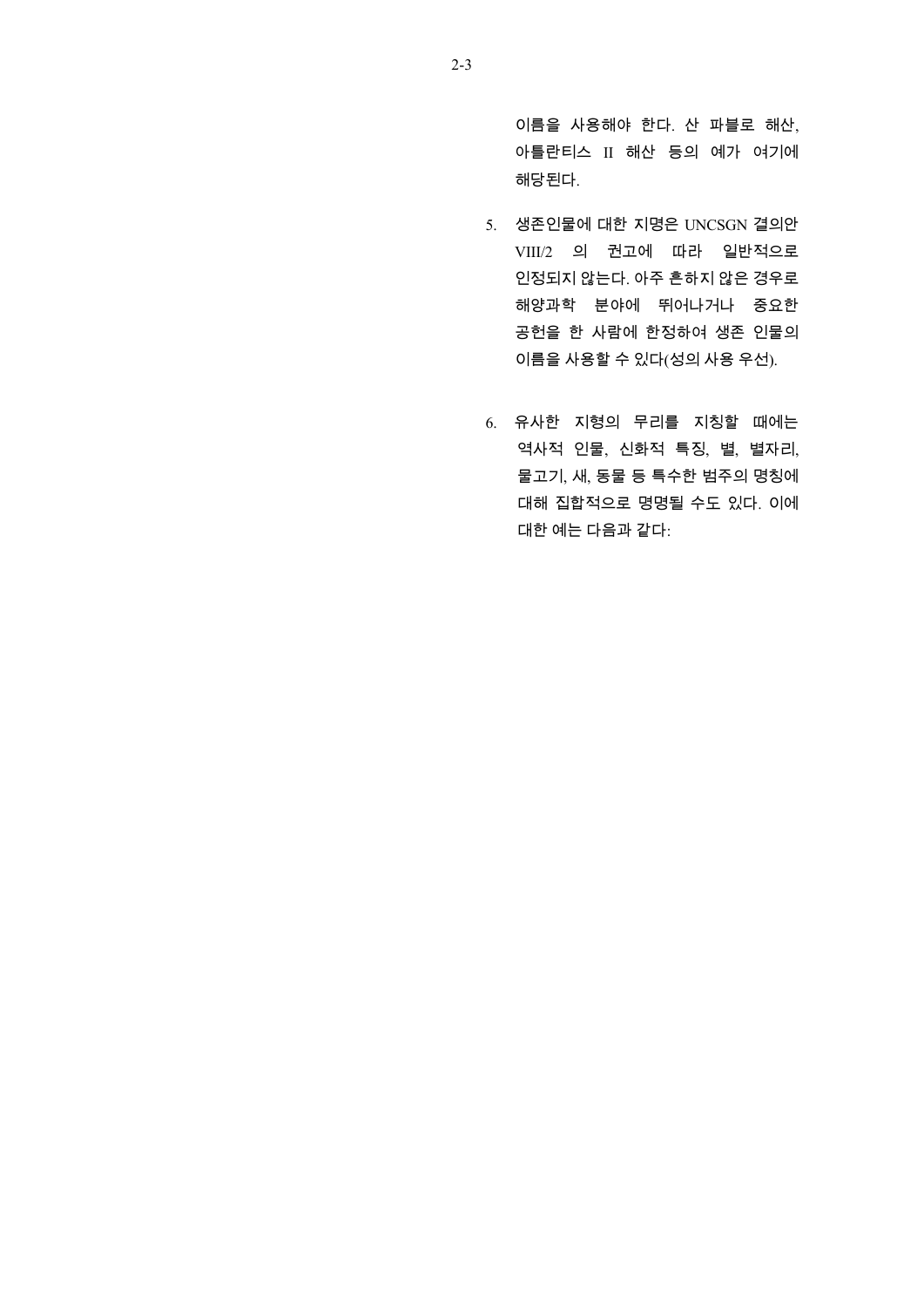

- 7. Descriptive names are acceptable, particularly when they refer to distinguishing characteristics (i.e. Hook Ridge, Horseshoe Seamount). However, caution is prudent unless a characteristic shape has been established by definitive topographic exploration.
- 8. Names of well-known or large features that are applied to other features should have the same spelling.
- 9. Specific elements of names should not be translated from the language of the nation providing the accepted name.

#### **B. Generic terms**

- 1. Generic terms should be selected from the following list of definitions to reflect physiographic descriptions of features.
- 2. Generic terms applied to features appearing on charts or other products should be in the language of the nation issuing the products. In those cases where terms have achieved international usage in a national form, that form should be retained.
- 3. It should be recognized that as ocean mapping continues, features will be discovered for which existing terminology is not adequate. New terms required to describe those features should conform to these Guidelines.
- 7. 묘사적 명칭은 특히 독특한 지형의 특징을 표현하고자 할 때 사용될 수 있다(예. 갈고리 모양 해령, 편자모양 해산). 그러나 특징적인 형태가 명확한 지형 탐사에 의해 입증되지 않았을 경우 이에 대한 명칭 선정은 신중해야 한다.
- 8. 잘 알려져 있거나 광대한 지형명칭이 다른 지형에도 적용되는 경우 동일한 철자를 사용해야 한다.
- 9. 고유지명의 요소는 채택된 명칭을 제공하는 국가의 언어로 번역되지 않아야 한다.

### **B.** 속성지명

- 1. 속성지명은 지형의 지형학적 설명을 반영하는 다음 정의의 목록 중에서 선정되어야 한다.
- 2. 해도나 기타 간행물 상에 나타난 지형에 적용된 속성지명은 간행물 발행국가의 언어로 씌어져야 한다. 이렇게 한 국가적 양식에 따른 용어가 국제적으로 통용이 될 경우 해당 국가의 양식은 유지되어야 한다.

2-4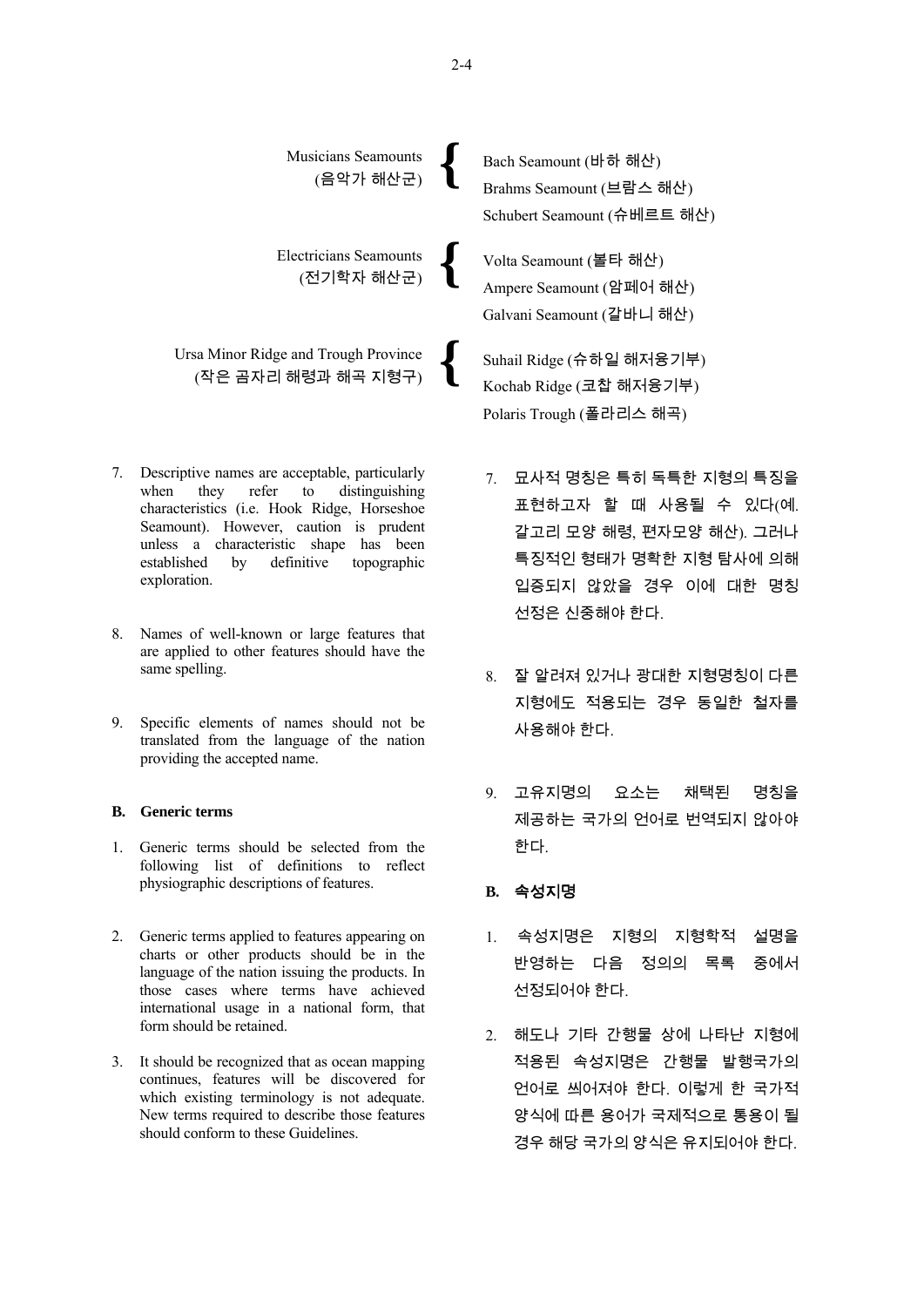#### **III. PROCEDURES FOR NAMING FEATURES**

- **A.** Individuals and agencies applying names to unnamed features located outside the external limit of the territorial sea should adhere to internationally accepted principles and procedures.
- **B.** It is recommended that new proposals should be submitted on an "Undersea Feature Name Proposal" as at pages 2-5/2-6.
- **C.** Prior to the naming of a feature, its character, extent, and position shall have been established sufficiently for identification. Positions should be given in terms of geographic co-ordinates. If it is necessary to refer to a feature before such identification has been established, it is suggested that the reference be by geographic co-ordinates and generic terms with the addition of (PA) - position approximate -- after the co-ordinates if the position is not adequately established and (?) after the generic term if the nature of the feature is in some doubt.
- **D.** Where no national authority exists, clearance should be sought through either IHB or the IOC Secretariat, as indicated on the "Proposal Form". See also page 2-9.
- **E.** If a national authority decides to change the name of a feature it named originally, information explaining the reason for the change should be circulated to other authorities. If there is opposition to a name change, the involved authorities should communicate with each other to agree on a solution.
- **F.** National authorities approving names of features should regularly publicize their decisions.
- **G.** National authorities naming features within their territorial sea should conform to the principles and procedures stated above.

 $\mathcal{L}=\mathcal{L}$ 

3. 대양해도제작이 지속적으로 이루어짐에 따라 기존의 용어가 적절하지 않은 지형이 발견될 수 있음을 고려해야 한다. 이 경우 그러한 지형을 설명하는 새로운 용어는 동 지침서에 따라 채택되어야 한다.

### **III.** 해저지명 명명 절차

- **A.** 영해의 외부 경계선 밖에 위치하는 무명 지형에 대한 명칭을 신청하는 개인 및 기관은 국제적으로 승인된 원칙과 절차를 준수해야 한다.
- **B.** 신규해저지명제안서는 2-7/2-8 쪽에 명시된 바와 같이 "해저지명제안서" 에 따라 제출하기를 권장한다.
- **C.** 지명을 명명함에 앞서, 지형의 특징, 범위, 위치에 대한 확인이 충분히 이루어져야한다. 위치는 지리적 좌표로 제시되어야 한다. 만약 이와 같은 확인이 이루어지기 전에 지형에 대한 조회가 필요할 경우 지리적 좌표와 속성명칭에 대략적인 위치(PA)와 (?)를 함께 참조할 것을 제안한다. 즉, 위치가 정확히 확인되지 않는 경우에는 지리적 좌표 뒤에 (PA)를, 지형적 특징이 다소 의심스러운 경우에는 속성명칭 뒤에 (?)를 표시 해야한다.
- **D.** 지명국가기관이 없는 경우에는 "신청서 양식" 에 명시된 바에 따라 IHB 혹은 IOC 사무국을 통해 승인을 얻어야 한다. 2-9 쪽 참조.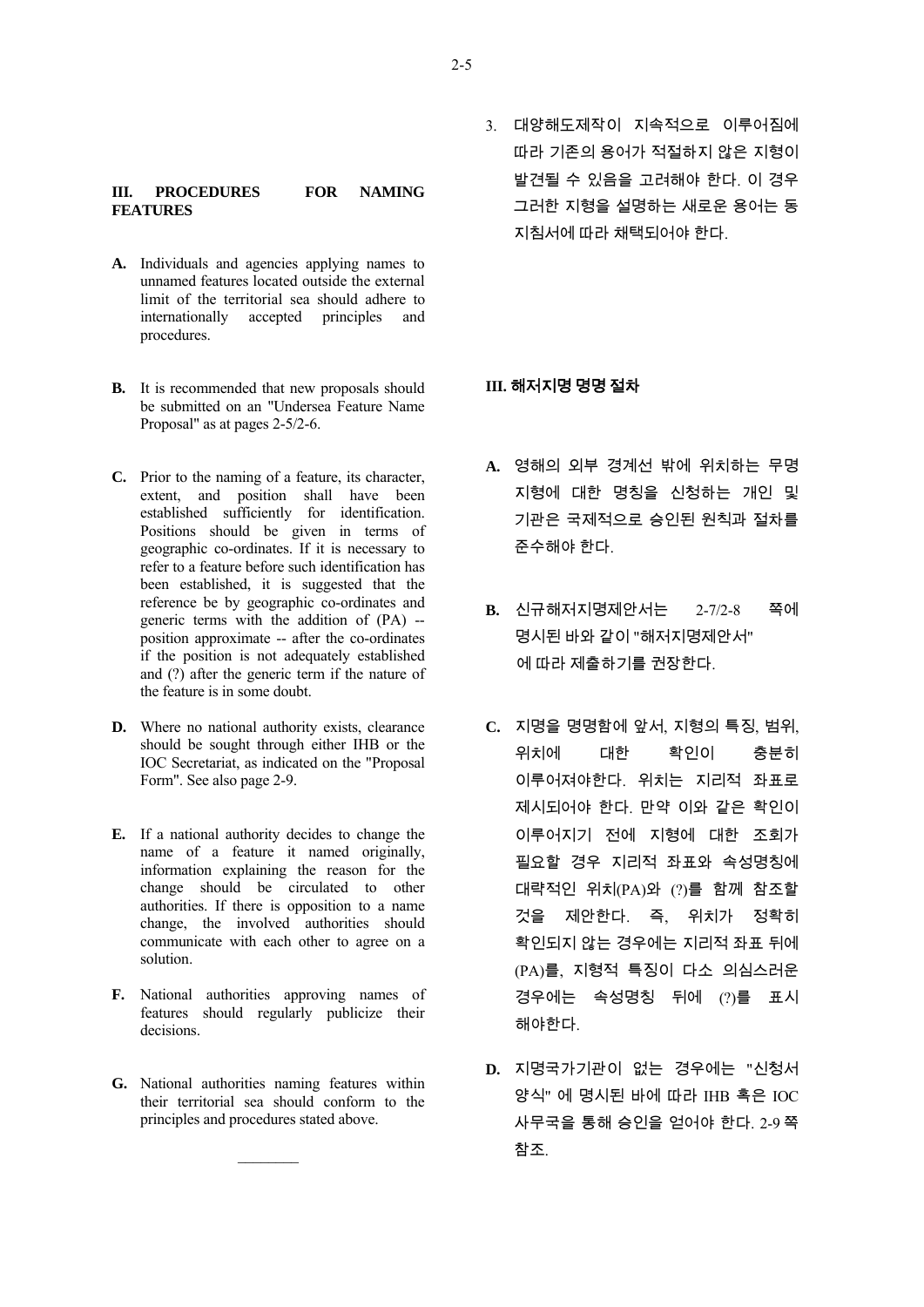- **E.** 관련당국이 기존지명의 명칭 변경을 결정한 경우에는 다른 기관 측에 변경사유를 설명하는 정보를 배부하여야 한다. 명칭변경에 대해 반대가 있는 경우 관련기관들은 문제해결을 위해 의견을 교환하여야 한다.
- **F.** 지형명칭을 승인하는 담당기관은 정기적으로 결정사항을 공표하여야 한다.
- **G.** 자국 영해 내의 지형에 명칭을 부여하는 담당기관은 위에서 언급한 원칙과 절차에 따라야 한다.

 $\frac{1}{2}$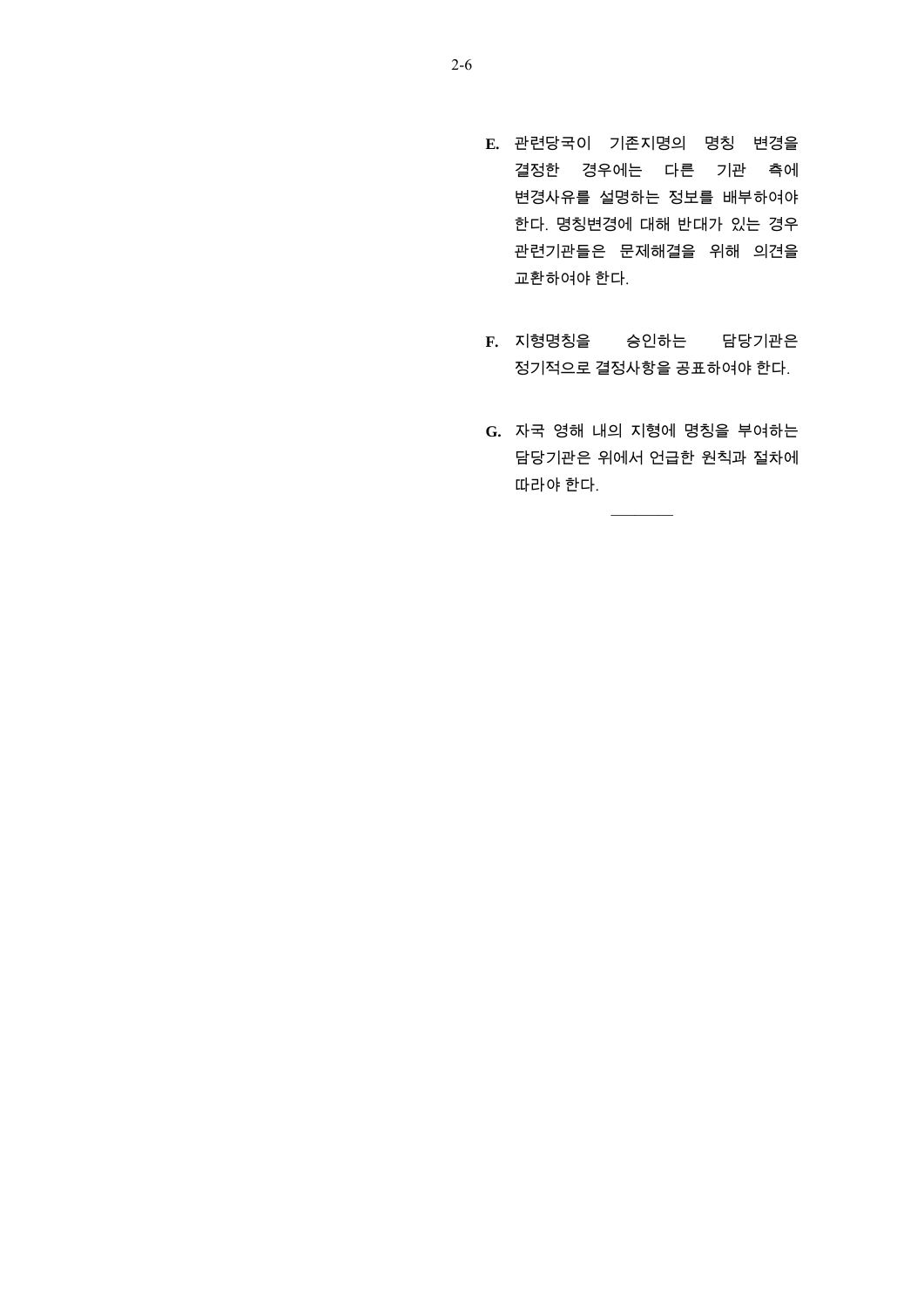### **INTERNATIONAL HYDROGRAPHIC ORGANIZATION**

### **INTERGOVERNMENTAL OCEANOGRAPHIC COMMISSION (of UNESCO)**

|                                                                                                   |                                                   |                                               | <u>UNDERSEA FEATURE NAME PROPOSAL</u><br>(Sea NOTE overleaf)                                                                                                                                                               |                 |                       |                               |  |
|---------------------------------------------------------------------------------------------------|---------------------------------------------------|-----------------------------------------------|----------------------------------------------------------------------------------------------------------------------------------------------------------------------------------------------------------------------------|-----------------|-----------------------|-------------------------------|--|
| Note: The boxes will expand as you fill the form.                                                 |                                                   |                                               |                                                                                                                                                                                                                            |                 |                       |                               |  |
| Name Proposed:                                                                                    |                                                   |                                               |                                                                                                                                                                                                                            | Ocean or Sea:   |                       |                               |  |
| Geometry that best defines the feature (Yes/No) :<br>Point<br>Line                                |                                                   | Polygon                                       | Multiple points                                                                                                                                                                                                            | Multiple lines* | Multiple<br>polygons* | Combination of<br>geometries* |  |
| * Geometry should be clearly distinguished when providing the coordinates below.                  |                                                   |                                               |                                                                                                                                                                                                                            |                 |                       |                               |  |
|                                                                                                   |                                                   |                                               | Lat. (e.g. $63^{\circ}32.6'$ N)                                                                                                                                                                                            |                 |                       | Long. (e.g. 046°21.3'W)       |  |
| Coordinates:                                                                                      |                                                   |                                               |                                                                                                                                                                                                                            |                 |                       |                               |  |
| <b>Feature</b><br><b>Description:</b>                                                             | Maximum Depth:<br>Minimum Depth:<br>Total Relief: |                                               | Steepness:<br>Shape:<br>Dimension/Size:                                                                                                                                                                                    |                 |                       |                               |  |
| <b>Associated Features:</b>                                                                       |                                                   |                                               |                                                                                                                                                                                                                            |                 |                       |                               |  |
| <b>Chart/Map References:</b>                                                                      |                                                   |                                               | Shown Named on Map/Chart:<br>Shown Unnamed on Map/Chart:<br>Within Area of Map/Chart:                                                                                                                                      |                 |                       |                               |  |
| Reason for Choice of Name (if a<br>person, state how associated with the<br>feature to be named): |                                                   |                                               |                                                                                                                                                                                                                            |                 |                       |                               |  |
| <b>Discovery Facts:</b>                                                                           |                                                   |                                               | Discovery Date:<br>Discoverer (Individual, Ship):                                                                                                                                                                          |                 |                       |                               |  |
| <b>Supporting Survey Data, including</b><br><b>Track Controls:</b>                                |                                                   |                                               | Date of Survey:<br>Survey Ship:<br>Sounding Equipement:<br>Type of Navigation:<br>Estimated Horizontal Accuracy (nm):<br>Survey Track Spacing:<br>Supporting material can be submitted as Annex in analog or digital form. |                 |                       |                               |  |
| Proposer(s):                                                                                      |                                                   | Name(s):<br>Date:<br>E-mail:<br>and address): | Organization and Address:<br>Concurrer (name, e-mail, organization                                                                                                                                                         |                 |                       |                               |  |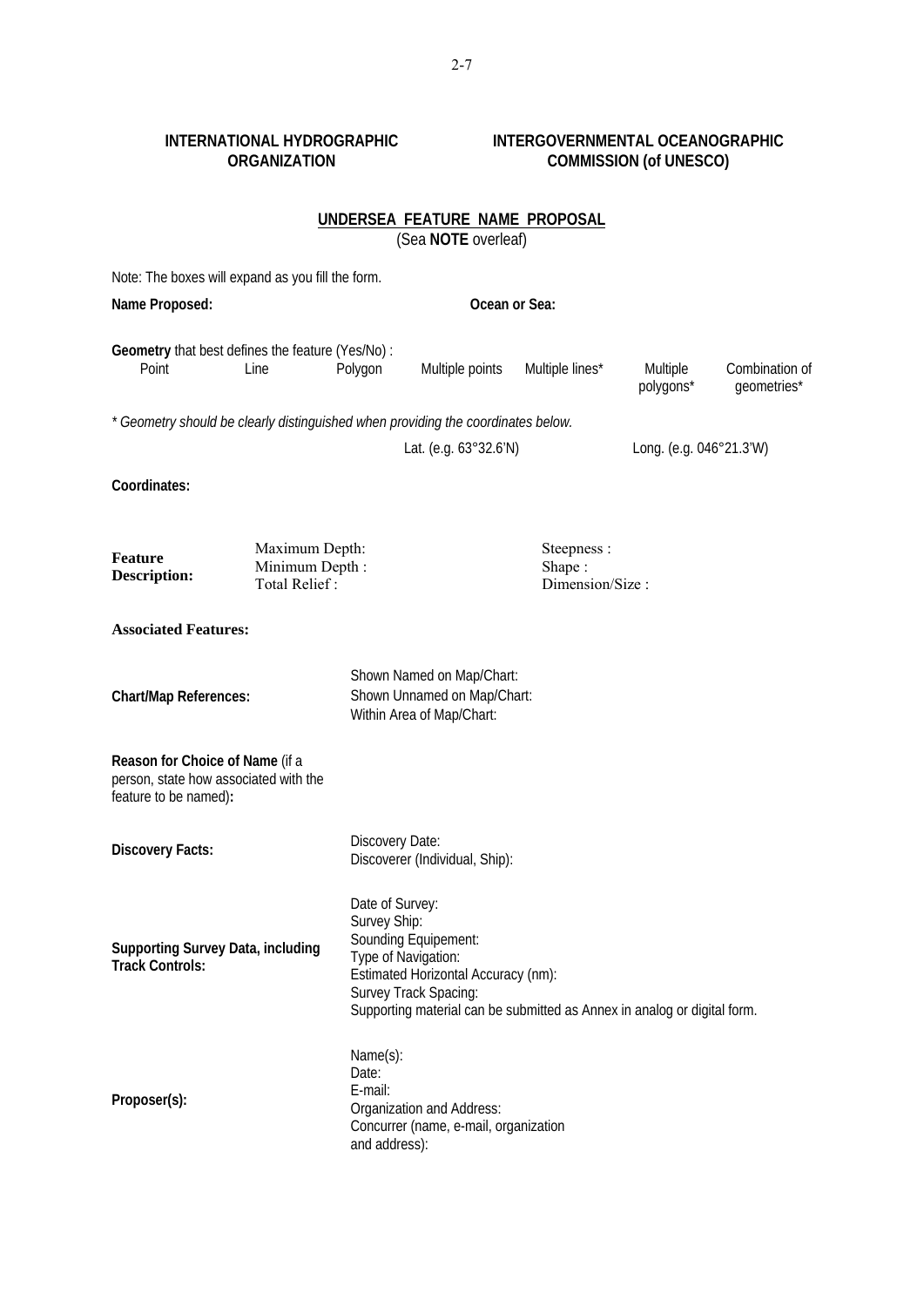#### **Remarks:**

**NOTE** : This form should be forwarded, when completed :

- a) **If the undersea feature is located inside the external limit of the territorial sea** : to your "National Authority for Approval of Undersea Feature Names" (see page 2-9) or, if this does not exist or is not known, either to the IHB or to the IOC (see addresses below);
- b) If at least 50 % of the undersea feature is located outside the external limits of the **territorial sea** : to the IHB or to the IOC, at the following addresses :

| International Hydrographic Bureau (IHB) | Intergovernmental Oceanographic Commission (IOC) |
|-----------------------------------------|--------------------------------------------------|
| 4, Quai Antoine 1er                     | UNESCO                                           |
| B.P. 445                                | Place de Fontenoy                                |
| MC 98011 MONACO CEDEX                   | 75700 PARIS                                      |
| Principality of MONACO                  | France                                           |
| Fax: +377 93 10 81 40                   | Fax: +33 1 45 68 58 12                           |
| E-mail: info@ihb.mc                     | E-mail: info@unesco.org                          |
|                                         |                                                  |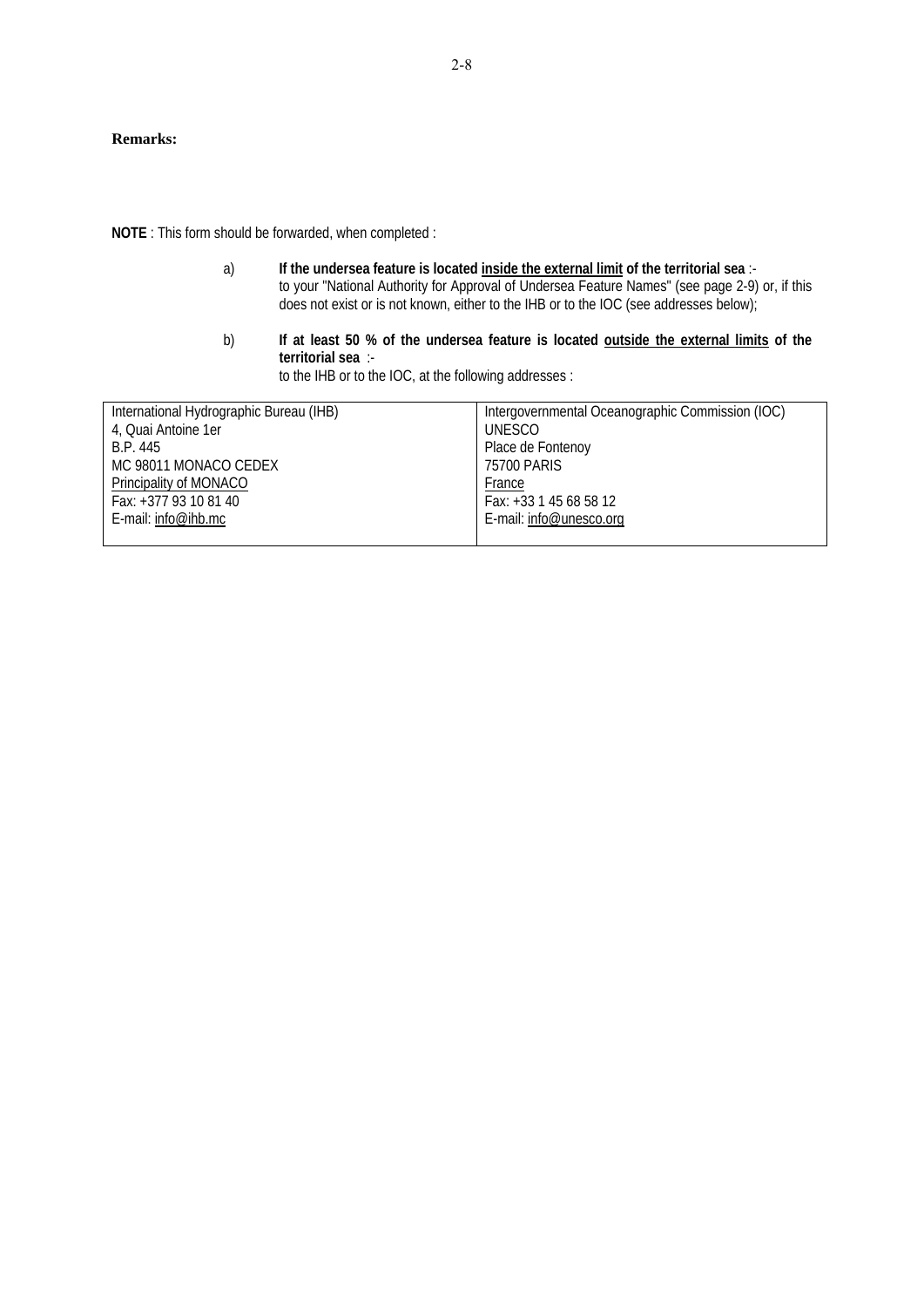### 국제수로기구 정부간 해양학 위원회**(**유네스코**)**

### 해저지명 제안서

(다음 쪽에 있는 '주' 참조)

주 : 네모칸은 양식을 채우는대로 확장 가능.

제안 명칭**:** 대양 또는 바다**:**

지오메트리 지형을 가장 잘 설명할 수 있는 것 (예/아니오) : 점 선 면 다수의 점 다수의 선\* 다수의 면\* 지오메트리의

결합 \*

\* 지오메트리는 아래의 제공된 좌표로 명확하게 구별가능해야 함.

위도. (예. 63°32.6'N) 경도. (예. 046°21.3'W)

### 좌표**:**

|       | 최대 수심: | 경사:    |
|-------|--------|--------|
| 지형설명: | 최소 수심: | 모양:    |
|       | 전체 기복: | 면적/크기: |

### 관련된 지형**:**

|            | 지명이 나타난 지도/해도:  |
|------------|-----------------|
| 해도/지도 참조:- | 지명없이 나타난 지도/해도: |
|            | 지역을 포함하는 지도/해도: |

지명선택이유(사람, 지역이 지형과 어떠한 연관성으로 이름지어졌는가를 설명)**:**

| 발견 사실: | 발견 날짜:       |
|--------|--------------|
|        | 발견자(개인, 선박): |

| 항적을 포함하는 제공된 | 조사 날짜: |
|--------------|--------|
| 조사자료:        | 조사 선박: |
|              | 측심 장비: |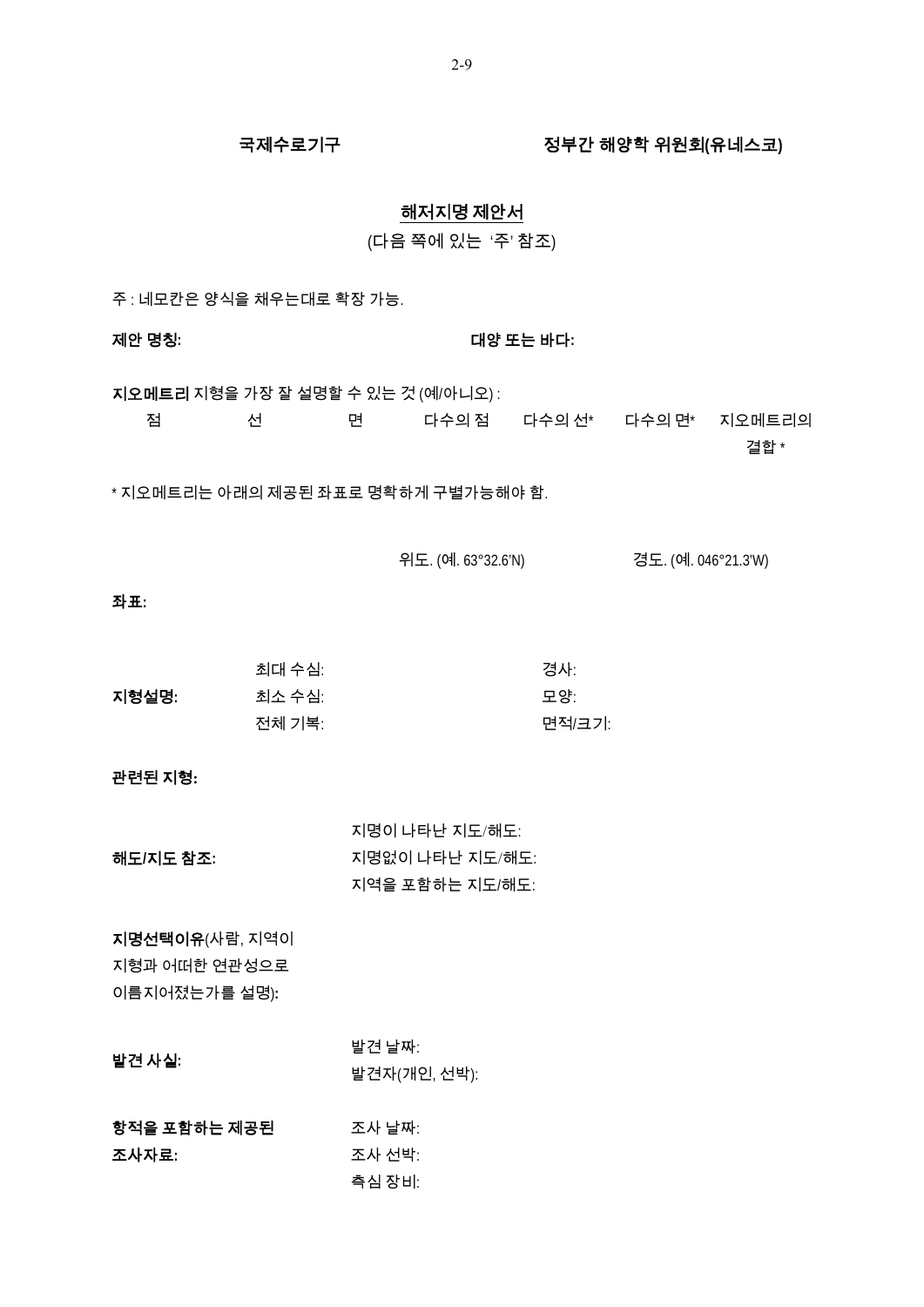네비게이션 종류: 측량 위치의 정확도(해리): 조사 간격: 아날로그나 디지털 형태로 근거 자료를 첨부하여 제출 가능

이름(들): 날짜: 이메일: 기관과 주소: 공동제출자(이름, 이메일, 기관과 주소):

제안자**(**들**):** 

의견**:** 

주 : 기재가 끝나면 본 제안서는 다음 기관으로 제출해야 함:

a) 해저지형이 영해의 외부 경계선 안에 위치하는 경우: - "국가 해저지명 승인기관"으로 제출(2-9 쪽 참조) 또는 국가 승인기관이 없거나 알려지지 않은 경우는 국제수로국이나 정부간 해양학 위원회로 제출(아래 기재된 주소 참조);

b) 적어도 해저지형의 **50%**가 영해의 외부 경계선 바깥에 위치하는 경우:

- 국제수로국이나 정부간 해양학 위원회로 제출(아래 기재된 주소 참조):

| International Hydrographic Bureau (IHB) | Intergovernmental Oceanographic Commission (IOC) |
|-----------------------------------------|--------------------------------------------------|
| 4, Quai Antoine 1er                     | UNESCO                                           |
| B.P. 445                                | Place de Fontenoy                                |
| MC 98011 MONACO CEDEX                   | <i>75700 PARIS</i>                               |
| Principauté de MONACO                   | France                                           |
| Fax: +377 93 10 81 40                   | Fax: +33 1 45 68 58 12                           |
| E-mail: info@ihb.mc                     | E-mail: info@unesco.org                          |
|                                         |                                                  |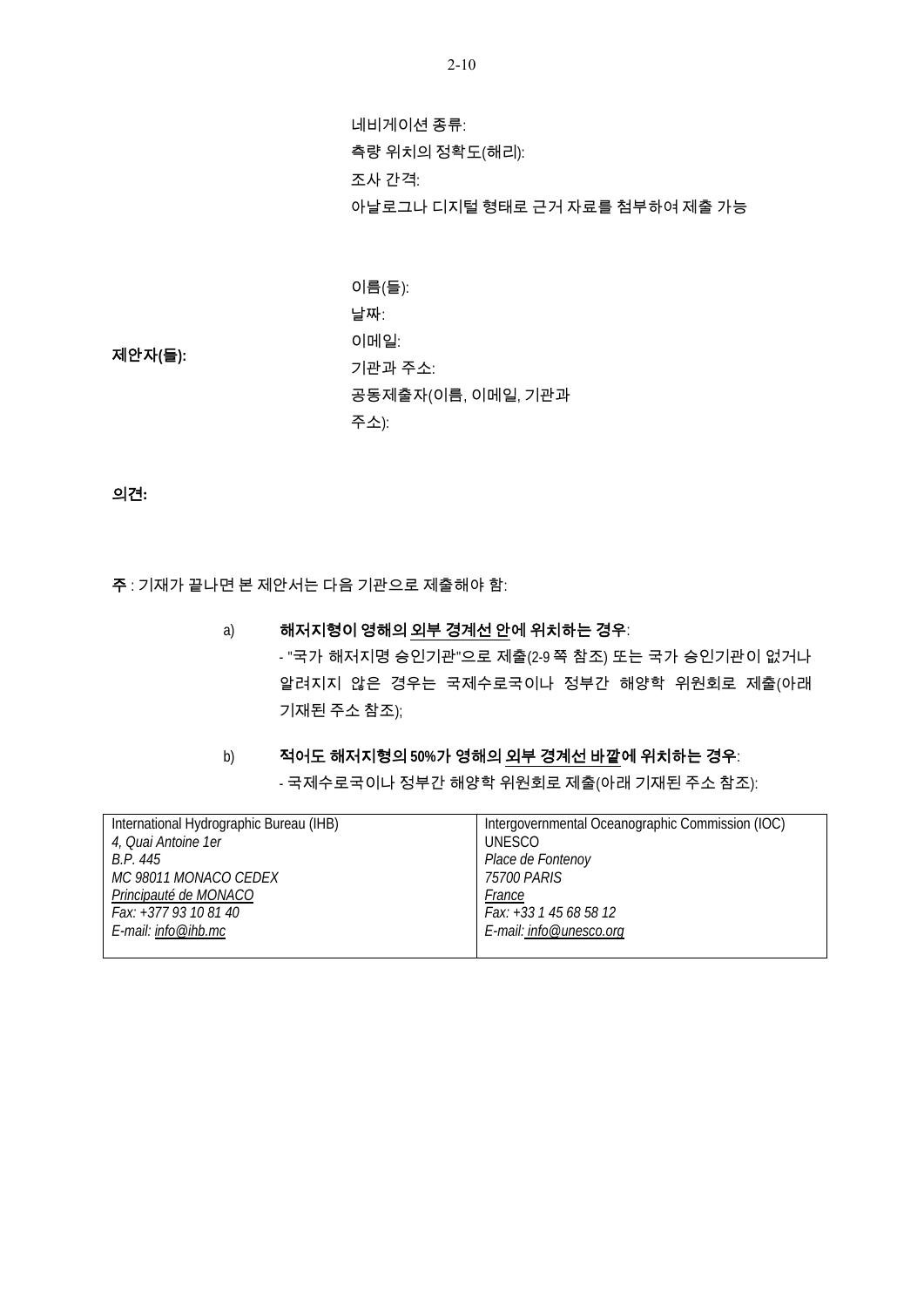#### **AUTHORITIES TO WHICH THE "UNDERSEA FEATURE NAME PROPOSAL FORM" SHOULD BE SENT FOR CLEARANCE, FOR ANY FEATURE LOCATED IN A TERRITORIAL SEA**

**\_\_\_\_\_\_\_\_** 

Notes:

1) Proposal forms for features located inside the external limit of a territorial sea should be submitted to the relevant Hydrographic Office (see references on the IHO website; [www.iho.int](http://www.iho.int/) > Administration > Member States) and/or the national naming authority. Some national institutions are listed below.

2) Proposal forms for features located inside the external limit of the territorial sea of a country not appearing on the IHO website should be submitted to the IHB or to the IOC (See addresses on Pages 2-6).

#### **Canada –** 캐나다

 Geographical Names Board of Canada Advisory Committee on Names for Undersea and Maritime Features 615 Booth Street, Room 209 OTTAWA, Ontario, K1A OE6  $Fax: + 1$  (613) 947-4369

#### **Finland –** 핀란드

 Onamastic Division Centre of Domestic languages Liisankatu 16A SF-00170 HELSINKI Fax: + 358 204 48 4555

### **Israel -** 이스라엘

 The Marine Geology Section Geological Survey of Israel 30 Malchei Israel Street JERUSALEM 95 501

### **Libya –** 리비아

 Survey Department of Libya P.O. Box 600 TRIPOLI

영해 내에 위치하는 해저지형에 대해 **"**해저지명 제안서 양식**"**을 제출하는 해저지명 승인 기관들

*\_\_\_\_\_\_\_\_* 

#### 참고:

1) 영해의 외부 경계선 안에 위치하는 해저지형에 대한 제안서는 관련 수로국(IHO 홈페이지; [www.iho.int](http://www.iho.int/) > Administration > Member States 참조)이나 국가지명제정기관에 에 제출해야 한다. 몇몇 국가 기관은 아래와 같이 목록에 올랐다.

2) 한 국가 영해의 외부 경계선 안에 위치하는 IHO 홈페이지 상에 나타나지 않은 해저지형에 대한 제안서는 IHB 또는 IOC에 제출해야 한다. (2-8 쪽 주소 참조).

#### **China –** 중국

 The China Committee on Geographical Names Bai Wan Zhuang 11 jianguomennei Avenue BEIJING – 100736  $Fax + 86 10 652 92245$ 

#### **Germany –** 독일

 Staendiger Ausschuss für Geographische Namen (STAGN) – Geschaeftsstelle im Institut für Angewandle Geodaesie Richard-Strauss-Allee 11 D-6000 FRANKFURT/MAIN

#### **Kenya -** 케냐

 Direction of Surveys Survey of Kenya P.O. Box 30046 NAIROBI

#### **Mexico –** 멕시코

 Dirección General de Geografía Instituto Nacional de Estadística, Geografía e Informática (INEGI) Av. Héroe de Nacozari Sur Nº 2301,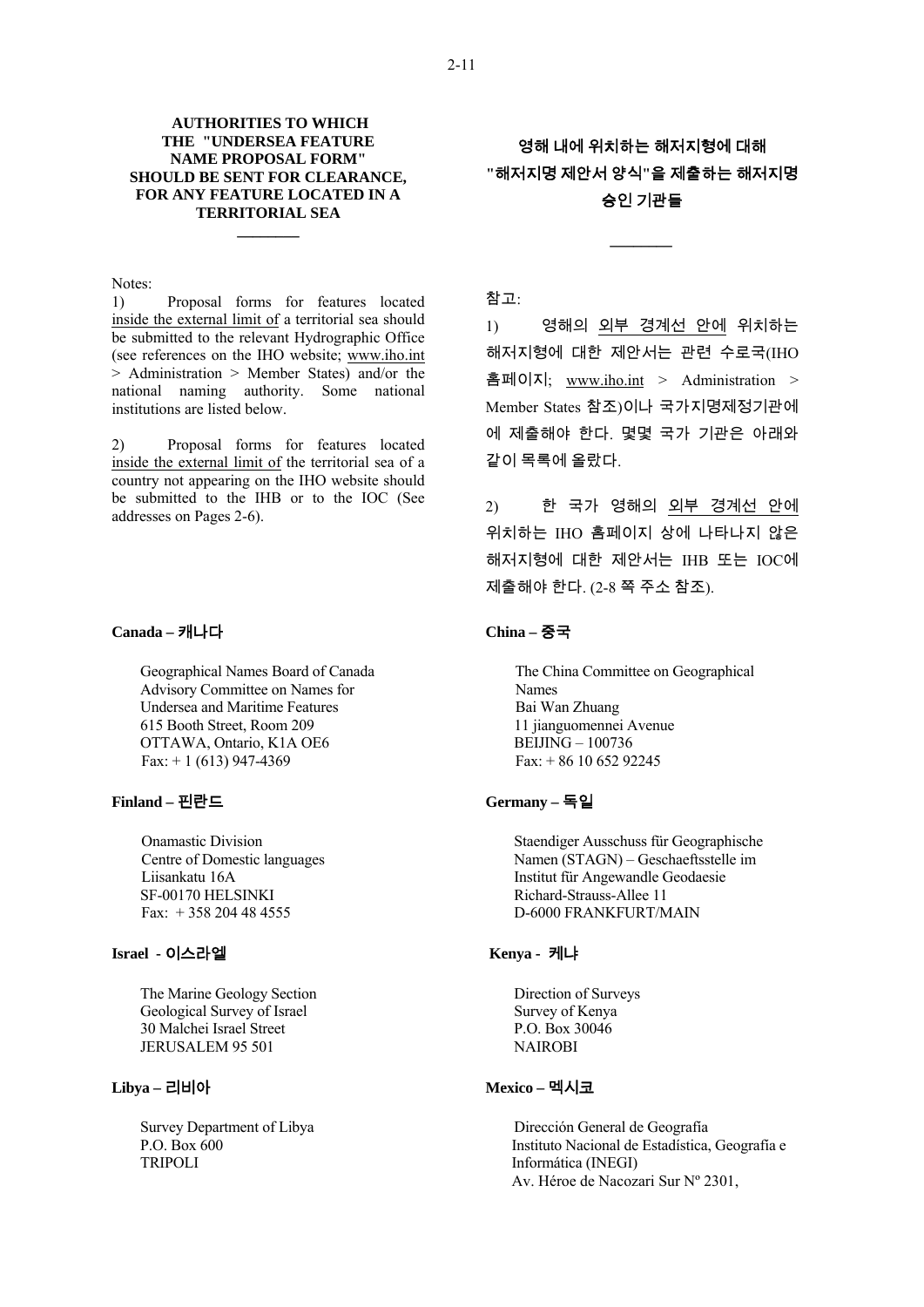puerta 8, 2º nivel Col. Jardines del Parque C.P. 20270, Aguascalientes MEXICO Fax: 449 442 41 76

## **New Zealand –** 뉴질랜드

 New Zealand Geographic Board Ngā Pou Taunaha o Aotearoa Private Box 5501 Wellington 6145 NEW ZEALAND

### **Sweden –** 스웨덴

 The Swedish IOC Committee P.O. Box 6711 S-113 85 STOCKHOLM

#### **Poland –** 폴란드

 Urzad Rady Ministrow Komisja Ustalania Nazw Miejscowosci i Obiektow Fizjograficznych (Bureau of the Cabinet, Board for determining of the Names of Places and Physiographical Objects) Aleje Ujazdowskie 1/3 00-583 WARSZAWA

### **United States of America –** 미국

 U.S. Board on Geographic Names National Geospatial-Intelligence Agency (NGA) Department of Defense Mail Stop D-61 Bethesda, Maryland 20816-5003 Fax: +1 (301) 227 5515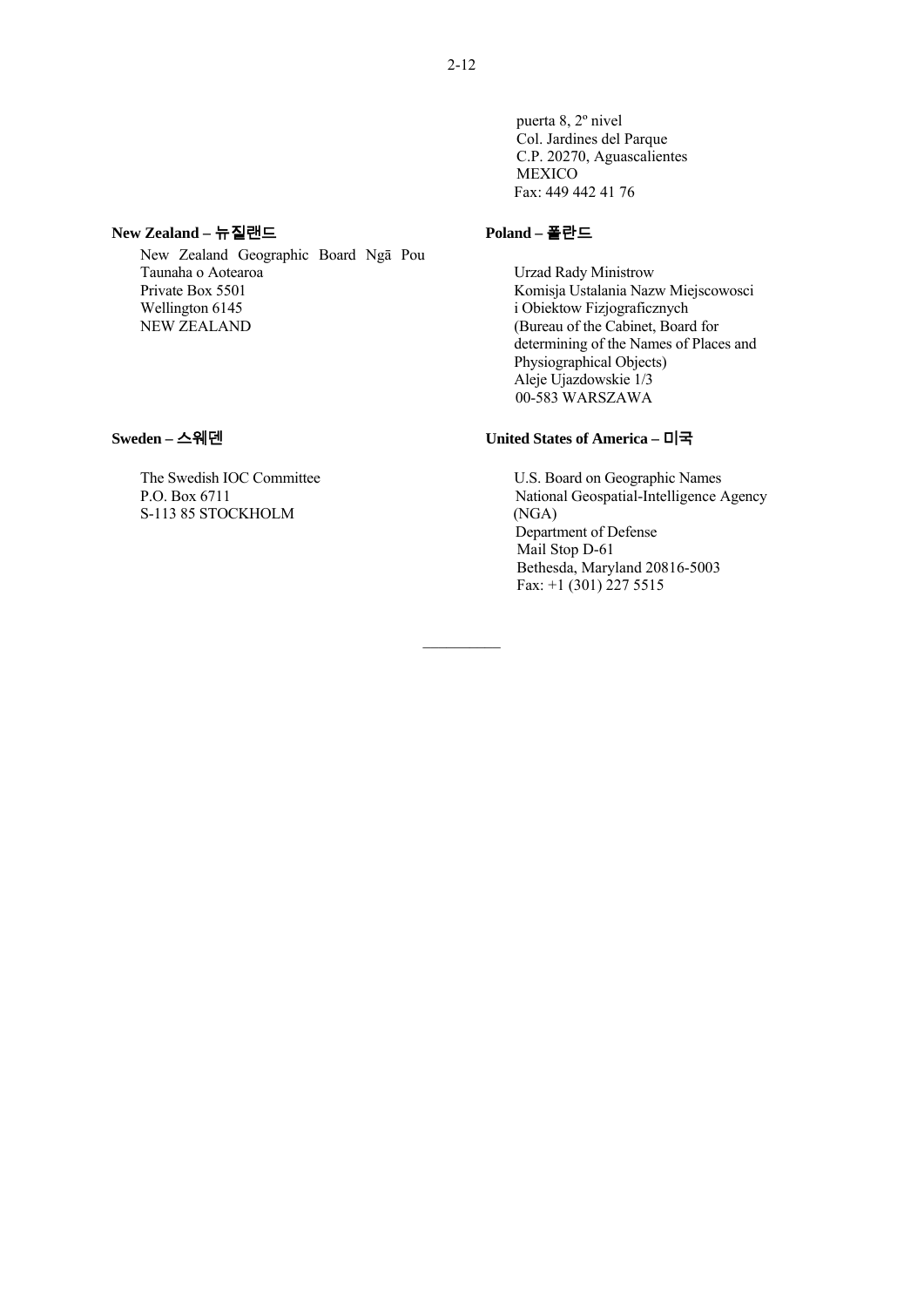#### **NOTES** (See "FOREWORD", page 1-i)

 The List which follows is comprised of terms that are defined as closely as possible to correspond to their usage in references appearing in the literature of ocean science, hydrography and exploration. In developing the definitions, it was realized that modern investigations at sea have the advantage of using very advanced instrumentation and technology that enables a more precise description of certain features than was previously possible. This has sometimes lead to finding that historically named features, do not physically exist. There has also been an attempt to limit the usage of precise physical dimensions in the definition of features. In preference, words that indicate relative sizes such as extensive, large, limited and small have been used. The definitions are based almost exclusively on a geomorphological description of the features themselves; implications as to origin and composition have been avoided. They must not be construed as having any legal or political connotation whatsoever. Nor do they necessarily conform to the hydrographic/navigation usage as appearing in the Hydrographic Dictionary (IHO Special Publication No. 32).

It is realized that some named features, such as "cap" and "pass" have widely accepted longtime usage. No attempt has been made to refine or define them since they are no longer used in modern physiographic terminology. Where those features are noted in the GEBCO gazetteer of Undersea Feature Names (Publication B-8), an alternative terminology is provided in the 'remarks' area*.*

 $\mathcal{L}=\mathcal{L}$ 

#### **NOTES** ("머리말"참조, 1-i 페이지)

다음의 용어목록은 해양과학, 수로학, 탐사에 대한 문헌에서 나타난 참고문헌에서 사용한 것과 가능한 일치되도록 정의하였다. 용어를 정의하는데 있어서, 해양에 대한 최근의 연구가 매우 발전된 장비와 기술을 사용하여 특정 지형에 대해 이전보다 더 정확한 설명이 가능하다는 것이 밝혀졌다. 또한 과거에 명명된 지형의 실체가 없다는 것도 가끔씩 발견되기도 한다. 지형을 정의하는데 지형의 정밀한 물리적 크기만을 사용하도록 하였다. 우선 해저지형을 정의하는데, 광대하다, 크다, 작다, 제한적이다 등과 같이 상대적 크기를 나타나는 단어들이 사용되었다. 용어의 정의는 오로지 지형의 형상적 특징에 대한 기술로 이루어졌으며, 지형의 성인적 특성이나 구성에 대해서는 언급하지 않았다. 용어는 어떠한 법적이나 정치적인 의미를 가지는 것으로도 해석할 수 없다. 또한 용어는 수로 사전(IHO 특별 간행물 32 호)에 나타난 수로학이나 항해학의 용법에 반드시 따를 필요도 없다.

"cap"와 "pass" 등과 같은 지명들은 과거 널리 사용되었지만 현대 지형 용어에서는 더 이상 사용되고 있지 않기 때문에 이들의 정확한 의미 또는 정의를 내리고자 하지 않았다. 따라서 이들 지명이 GEBCO 해저지명목록집(B-8)에 수록된 경우에는 ' 비고' 란에 대체 용어를 명기하였다.

*\_\_\_\_\_\_\_\_\_*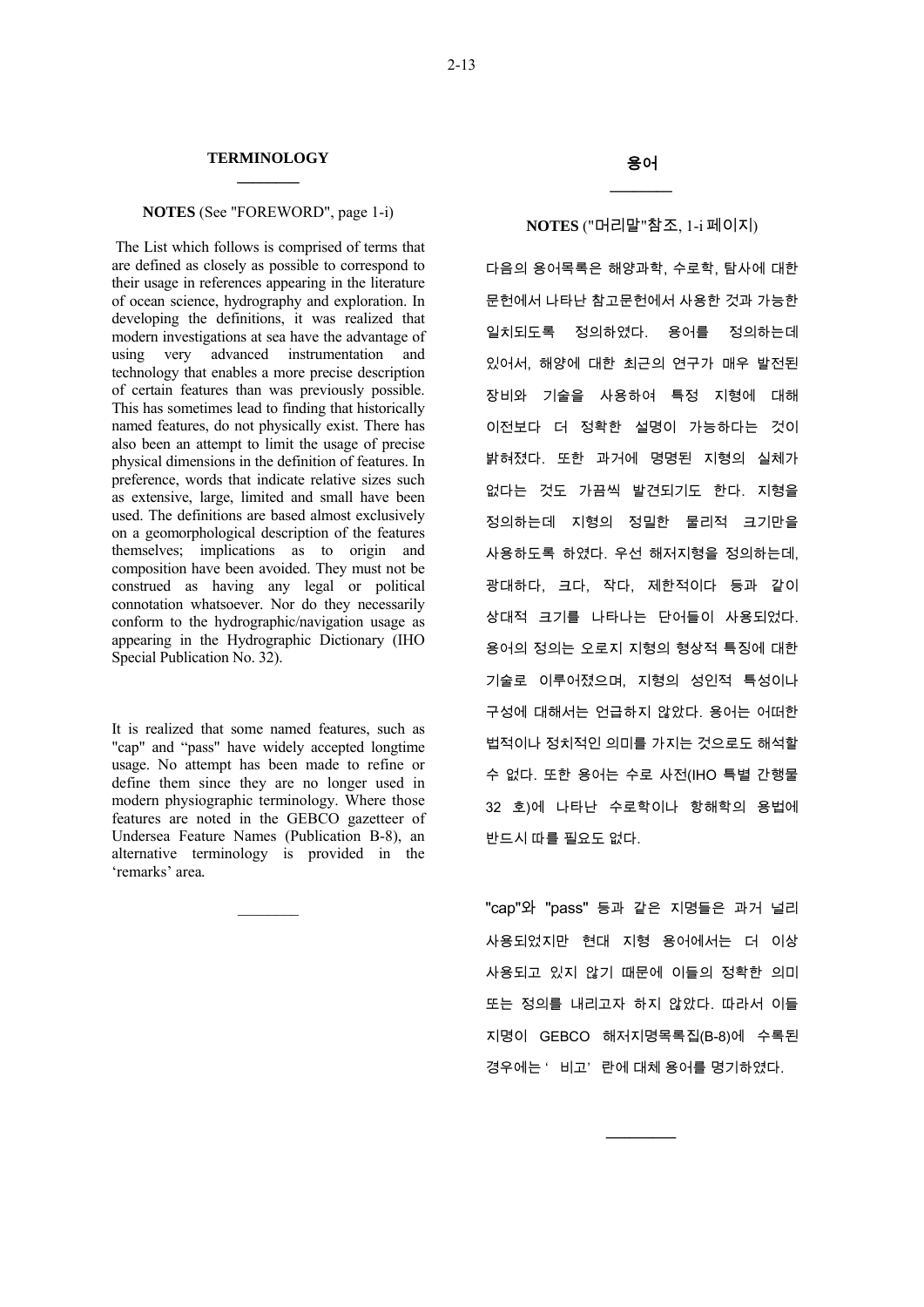#### **UNDERSEA FEATURE TERMS AND DEFINITIONS**

Note : Terms written in capitals in the definitions, are themselves defined elsewhere in the list.

**\_\_\_\_\_\_\_\_** 

#### **ABYSSAL HILL(S)**

An isolated (or tract of) small elevation(s) on the deep seafloor.

### **ABYSSAL PLAIN**

An extensive, flat, gently sloping or nearly level region at abyssal depths.

e.g.: Biscay Abyssal Plain

### **APRON**

A gently dipping surface, underlain primarily by sediment, at the base of any steeper SLOPE.

e.g.: West Aves Apron

### **ARCHIPELAGIC APRON**

A gentle SLOPE with a generally smooth surface of the sea floor, characteristically found around groups of islands or SEAMOUNTS.

e.g.: Marquesas Archipelagic Apron

### **BANK(S)**

An isolated (or group of) elevation(s) of the sea floor, over which the depth of water is relatively shallow, but sufficient for safe surface navigation.

e.g.: Georges Bank

### 해저지형의 용어와 정의

참고 : 정의에서 굵은 글씨체로 쓰인 용어는 본 리스트에서 정의된 용어임.

*\_\_\_\_\_\_\_\_* 

### 심해구릉**(**군**)**

심해저에서 약간 높이가 있는 구릉 지형이다.

### 심해평원

심해에 위치하고 있는 넓고 평평한 지역으로, 경사가 없어 거의 평평한 지역이다.

### 에이프런

급한 대륙사면의 기저에 위치해 있으며, 주로 퇴적물에 의해 형성되고 완만한 경사를 이루는 사면이다.

### 군도에이프런

군도나 해산군 주변에 발달한 평탄한 해저면의 사면 지형이다.

## 퇴**(**군**)**

비교적 수심이 얕은 해저의 고지로써 선박의 항행에는 위험이 없다.

예 : 후포퇴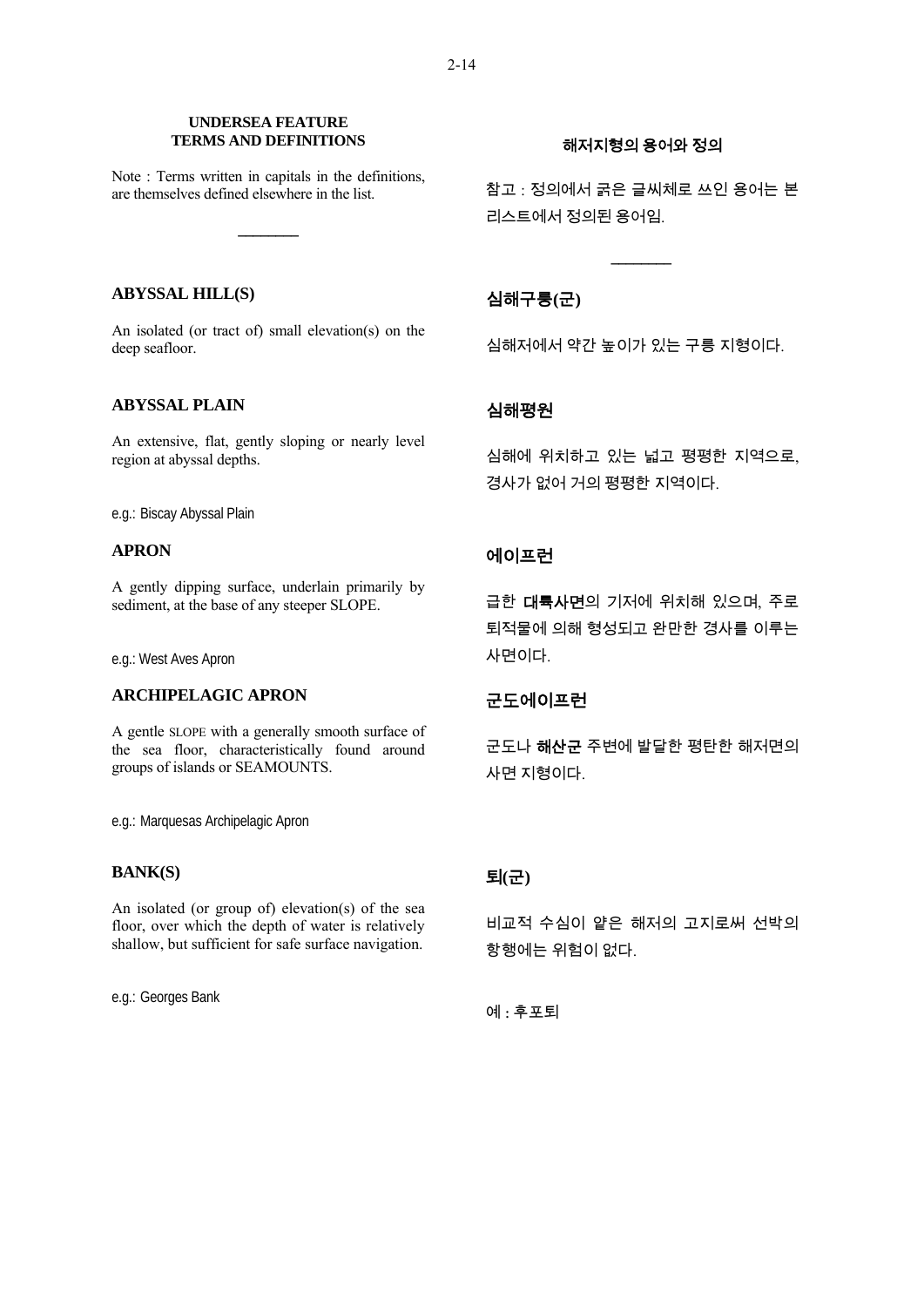#### **BASIN**

A depression, in the sea floor, more or less equidimensional in plan and of variable extent.

e.g.: Brazil Basin

#### **BORDERLAND**

A region adjacent to a continent, normally occupied by or bordering a SHELF and sometimes emerging as islands, that is irregular or blocky in plan or profile, with depths well in excess of those typical of a SHELF.

e.g.: California Borderland

#### **CALDERA**

A collapsed or partially-collapsed SEAMOUNT, commonly of annular shape.

e.g.: Albacora Caldera (off Portugal)

#### **CANYON(S)**

An isolated (or group of) relatively narrow, deep depression(s) with steep sides, the bottom of which generally deepens continuously, developed characteristically on some continental SLOPES.

e.g.: Hudson Canyon

#### **CONE**

(See **FAN**)

### **CONTINENTAL MARGIN**

The zone, generally consisting of SHELF, SLOPE and CONTINENTAL RISE, separating the continent from the deep sea floor or ABYSSAL PLAIN. Occasionally a TRENCH may be present in place of a CONTINENTAL RISE.

### 해저분지

평면적으로 보면 다소 등방형 형태의 움푹하고 낮은 함몰지형으로 크기는 여러 가지로 나타난다.

예 : 온누리분지 대륙경계지

대륙붕보다 더 깊은 지역에 위치하며, 때때로 섬처럼 돌출되기도 하는 해저지형으로 평면이나 단면상에서 불규칙하거나 뭉툭한 형태를 보인다.

### 칼데라

해산의 정상부분이 붕괴되거나 일부가 붕괴된 형태이다.

### 해저협곡**(**군**)**

대륙사면에 특징적으로 발달해 있는 비교적 좁고 깊게 파인 하나(또는 그룹)의 골짜기 지형으로, 급한 경사면을 가지며 바닥으로 갈수록 계속 깊어지는 특징을 가진다.

예 : 울산해저협곡 해저선상지 (**FAN** 참조)

#### 대륙주변부

대륙이 심해저 또는 심해저 평원으로부터 분리되는 대륙붕, 대륙사면 및 대륙대를 포함하는 지역으로 때때로 해구가 대륙대 지역에 있는 경우도 있다.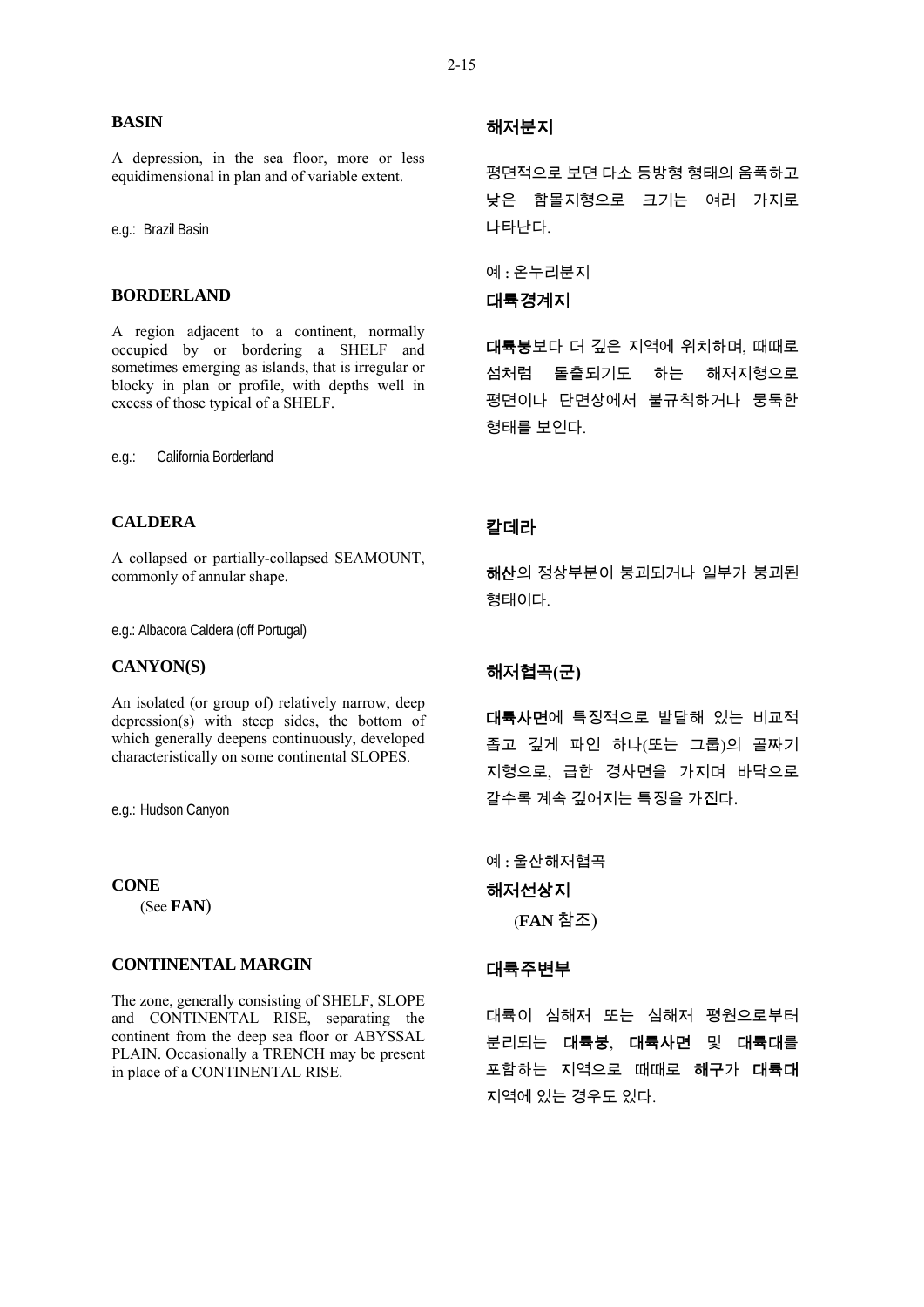**CONTINENTAL RISE**

A gentle slope rising from the oceanic depths towards the foot of a continental SLOPE.

### **CONTINENTAL SHELF**  (See **SHELF**)

### **DEEP(S)**

An isolated (or group of) localized deep area(s) within the confines of a larger feature, such as a TROUGH, BASIN or TRENCH.

e.g.: Challenger Deep

#### **ESCARPMENT**

An elongated, characteristically linear, steep slope separating horizontal or gently sloping sectors of the sea floor in non-SHELF areas. Also abbreviated to SCARP.

e.g.: Mendocino Escarpment

### **FAN**

A relatively smooth, fan-like, depositional feature normally sloping away from the outer termination of a CANYON or canyon system. Also called CONE.

e.g.: Delgada Fan

### **FRACTURE ZONE**

An extensive linear zone of irregular topography, mountainous or faulted, characterized by steepsided or asymmetrical RIDGES, clefts, TROUGHS or ESCARPMENTS.

e.g.: Murray Fracture Zone

### 대륙대

대양의 심부(深部)로부터 대륙사면의 기저부 쪽으로 올라온 완만한 사면이다.

### 대륙붕

(**SHELF** 참조)

### 해연**(**군**)**

해곡, 해저분지, 해구와 같은 규모가 큰 해저지형 범위 안에 고립되어 분포하는 뚜렷하게 깊은 하나(또는 그룹)의 함몰지역이다.

#### 해저절벽

대륙붕이 아닌 해역에서 평탄한 또는 완만한 경사의 해저면과 분리되는 급경사를 이루고 있는 긴 선형의 지형이다. SCARP 라고 줄여서 부르기도 한다.

예 : 우산해저절벽

### 해저선상지

해저협곡의 바깥쪽 끝에서 비스듬히 경사를 이루는 부채꼴모양의 비교적 평탄한 퇴적지형이다. CONE 이라고도 불린다.

### 단열대

울퉁불퉁하고 단층으로 이루어진 불규칙한 해저지형이 길고 광범위하게 분포하는 지역으로, 급경사 또는 비대칭의 해저융기부, 해저균열, **해곡, 해저절벽**의 특성을 보인다.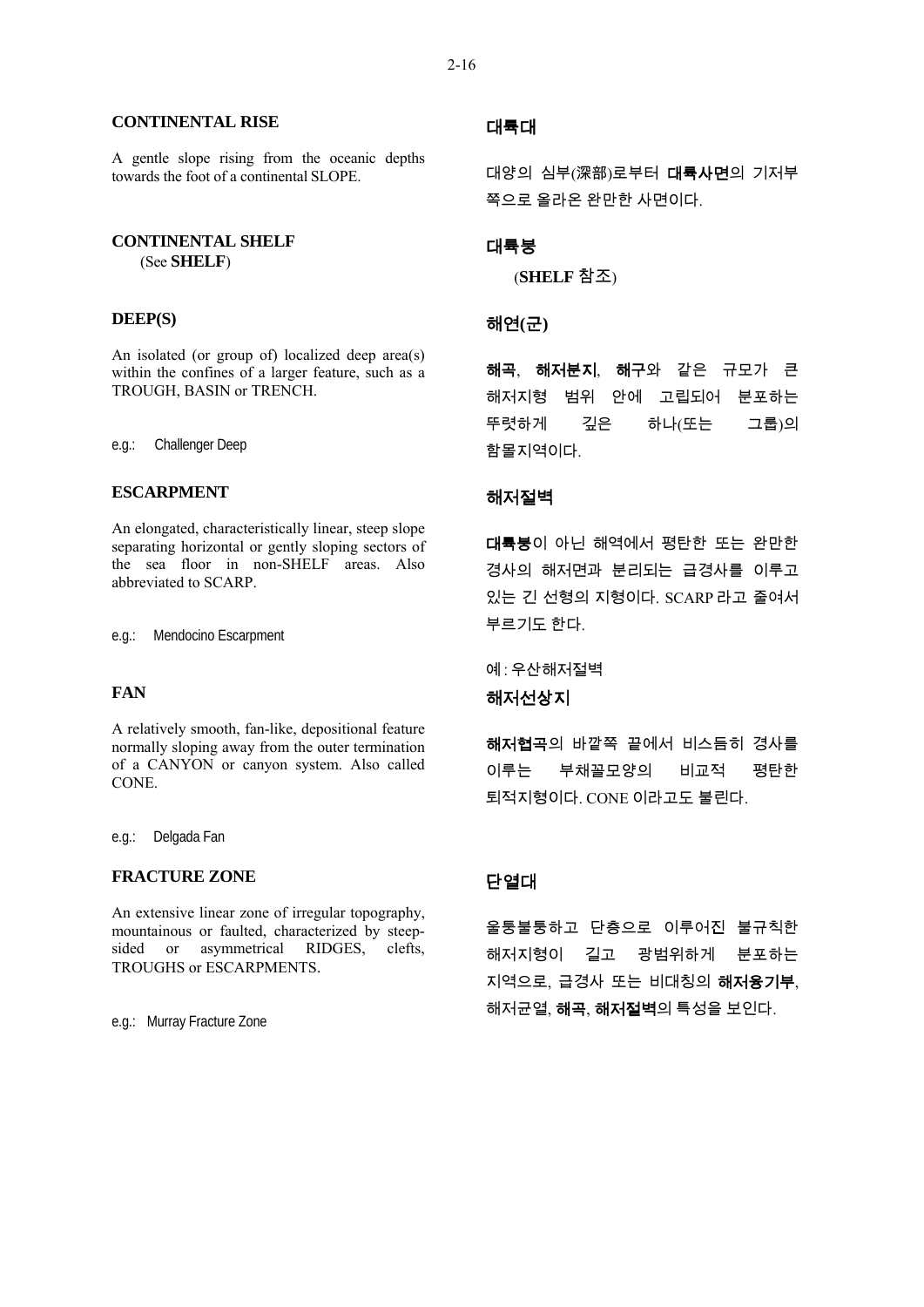#### **GUYOT(S)**

An isolated (or group of) SEAMOUNT(S) having a comparatively smooth flat top. Also called TABLEMOUNT(S). See also SEAMOUNT(S).

e.g.: Welker Guyot

#### **HILL(S)**

An isolated (or group of) elevation(s), smaller than a SEAMOUNT. See also ABYSSAL HILL(S) and KNOLL(S).

e.g.: Nukak Hill (Caribbean Sea)

#### **HOLE**

A small local depression, often steep sided, in the sea floor.

e.g.: Tenza Hole (Caribbean Sea)

### **KNOLL(S)**

An elevation somewhat smaller than a SEAMOUNT and of rounded profile, characteristically isolated or as a cluster on the sea floor. See also HILL(S).

e.g.: Cantabria Knoll.

### **LEVEE**

A depositional natural embankment bordering a CANYON, VALLEY or SEACHANNEL on the ocean floor.

#### **MEDIAN VALLEY**

The axial depression of the MID-OCEANIC RIDGE system.

### 해저간극

(**PASSAGE** 참조)

예: 한국해저간극

### 기요**(**군**)**

정상이 비교적 평탄하고 평평한 해산**(**군**)**이다. 평정해산**(**군**)**이라고도 불린다. 해산**(**군**)** 참조.

#### 해저구릉**(**군**)**

해산보다 작고 고립된 고지대이다. 심해구릉**(**군**)**과 해저놀**(**군**)** 참조.

예 : 갈매기해저구릉

### 해저혈

해저에 나타나는 경사진 작은 함몰지이다.

### 해저놀**(**군**)**

측면이 둥글고 해산보다 작은 고지로써 해저에 따로 떨어져 있거나 무리형태로 있는 지형이다. 해저구릉**(**군**)** 참조.

예 : 전재규해저놀

### 해저제방

퇴적성 제방으로써 대양저의 **해저협곡** 또는 해저계곡, 해저수로를 둘러싸고 있다.

### 중앙열곡

중앙해령 중심부의 갈라져 함몰된 골짜기 지역이다.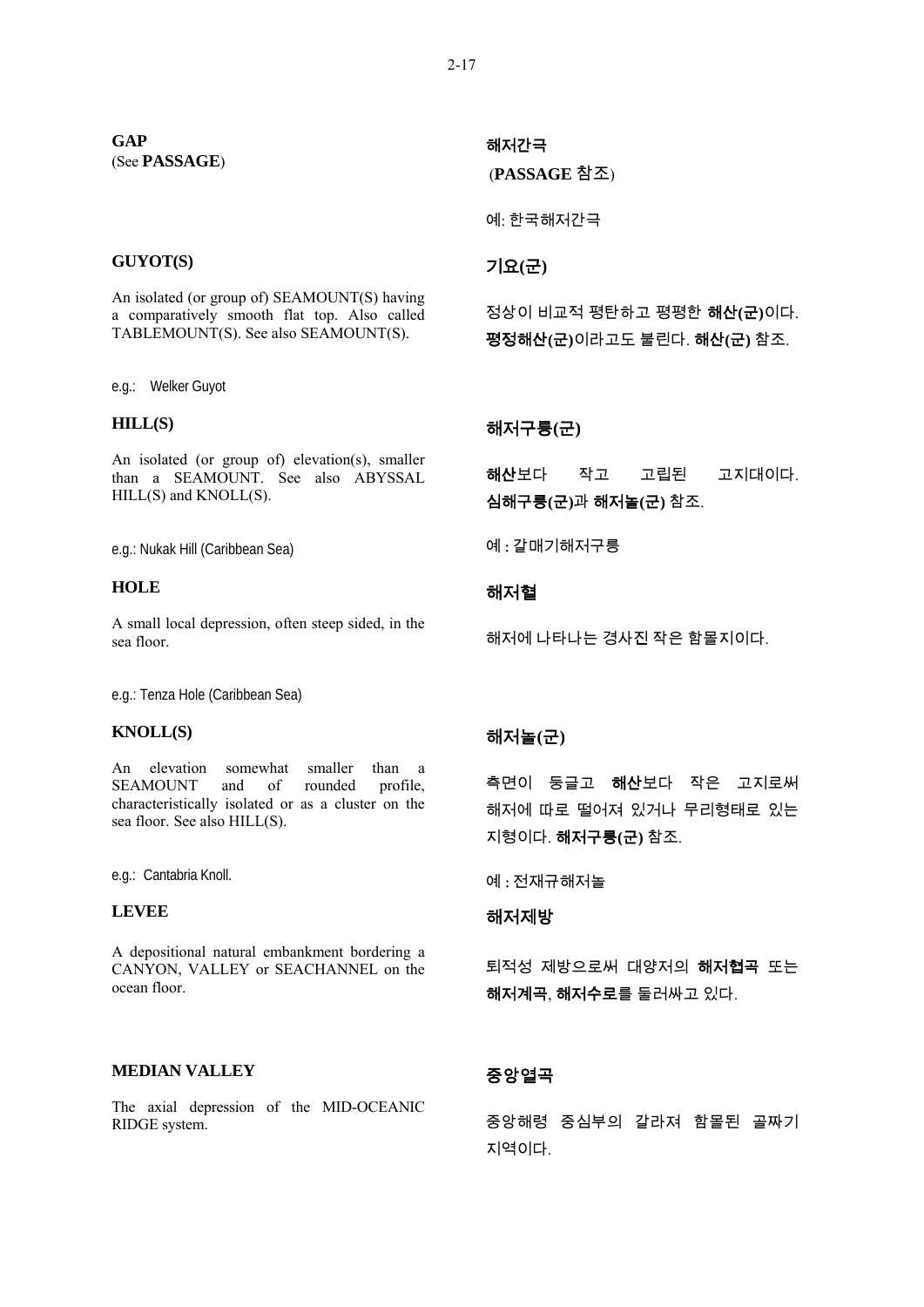### **MID-OCEANIC RIDGE**

(See **RIDGE** (c) and **RISE** (b))

### **MOAT**

An annular depression that may not be continuous, located at the base of many SEAMOUNTS, oceanic islands and other isolated elevations.

e.g.: Hawaiian Moat.

#### **PASSAGE**

A narrow break in a RIDGE or a RISE. Also called GAP.

e.g.: Theta Gap

#### **PEAK(S)**

An isolated (or group of) prominent elevation(s) either pointed or of a very limited extent across the summit.

e.g. Confederation Peak.

#### **PINNACLE(S)**

A discrete (or group of) high tower or spire-shaped pillar(s) of rock, or coral, isolated or cresting a summit.

e.g.: Gardner Pinnacles.

### **PLATEAU**

A flat or nearly flat elevation of considerable areal extent, dropping off abruptly on one or more sides.

e.g.: Blake Plateau.

대양중앙해령 (해저융기부 (c) 와 해팽 (b) 참조)

### 모우트

해산, 섬 및 독립된 고지의 주변에 발달하고 있는 고리 모양의 움푹 파인 함몰지형이다.

### 해저간극

해저 융기부가 갈라져서 생긴 좁은 틈이다. GAP 이라고도 불린다.

### 해봉**(**군**)**

매우 높은 고지로 정상이 뾰족하거나 정상의 면적이 매우 협소한 하나(또는 그룹)의 지형이다.

### 해첨**(**군**)**

높은 탑 모양 또는 뾰족한 모양의 암석기둥 또는 산호기둥으로 정상은 고립되어 있거나 봉우리를 이루고 있는 독립된(또는 그룹의) 해저지형이다.

### 해저대지

평평하거나 거의 평평한 형태의 상당히 넓은 지역의 고지이며, 어느 한쪽 측면은 급경사를 이룬다.

예 : 강원대지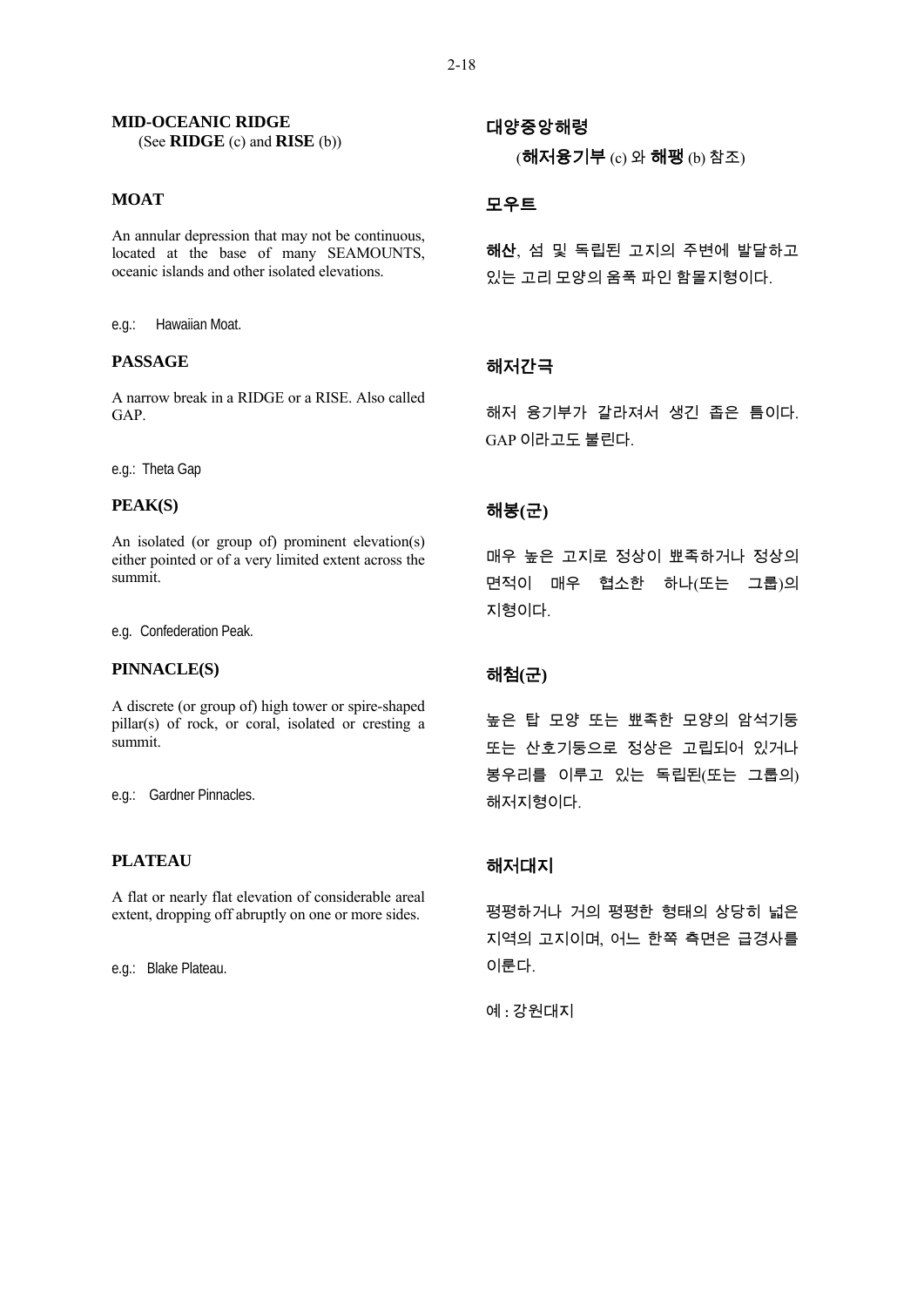#### **PROMONTORY**

A major SPUR-like protrusion of the continental SLOPE extending to the deep seafloor. Characteristically, the crest deepens seaward.

e.g.: Estremadura Promontory (off Portugal)

### **PROVINCE**

A region identifiable by a number of shared physiographic characteristics that are markedly in contrast with those in the surrounding areas.

e.g.: Gulf of Alaska Seamount Province

### **REEF(S)**

A mass (or group) of rock(s) or other indurated material lying at or near the sea surface that may constitute a hazard to surface navigation.

e.g.: Great Barrier Reef

#### **RIDGE(S)** (Several meanings)

- (a) An isolated (or group of) elongated narrow elevation(s) of varying complexity having steep sides.
	- e.g.: Wyville- Thomson Ridge
- (b) An isolated (or group of) elongated narrow elevation(s), often separating ocean BASINS.

e.g.: Walvis Ridge.

(c) The linked major mid-oceanic mountain systems of global extent. Also called MID-OCEANIC RIDGE.

e.g.: Mid-Atlantic Ridge.

### 해저곶

심해저까지 뻗어있는 **대륙사면**으로써 해각처럼 돌출된 지형. 마루가 해양쪽으로 깊은 것이 특징이다.

### 지형구

공통적인 지형적 특징이 나타나는 등질지역으로써 주변지역의 지형적 특색과 현저하게 구별된다.

예: 전라사퇴지형구

초**(**군**)**

해면 또는 해면 가까이에 위치한 바위 또는 경화된 물질로 구성된 암초로써 항행에 장애가 될 수 있는 해저지형이다.

예 : 왕돌초

해저융기부**(**군**)** (몇가지 의미)

- (a) 급경사면을 이루고 있는 길고 협소한 하나(또는 그룹)의 고지이다.
- 예 : 이규원해저융기부
- (b) 보통 대양 해저분지와 분리되어 있는 길고 협소한 하나(또는 그룹)의 고지이다.
- (c) 지구적 규모의 커다란 대양의 산맥이다. 중앙해령이라고도 불린다.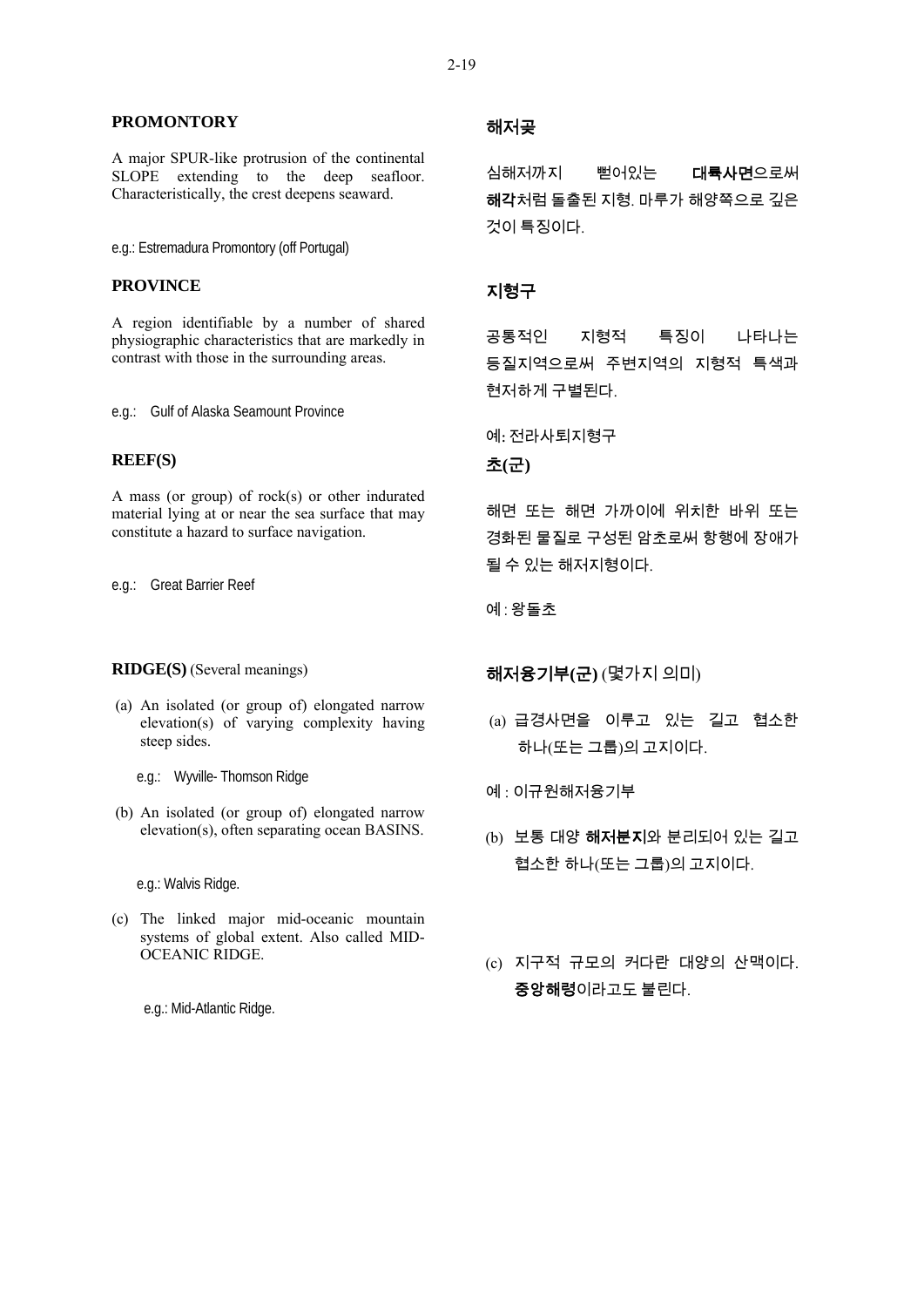#### **RISE** (Several meanings)

 (a) A broad elevation that rises gently and generally smoothly from the sea floor.

e.g.: Argentine Rise.

(b) The linked major mid-oceanic mountain systems of global extent. Also called MID-OCEANIC RIDGE.

e.g.: East Pacific Rise.

#### **SADDLE**

A broad pass or col, resembling in shape a riding saddle, in a RIDGE or between contiguous elevations.

e.g.: Montebello Saddle

**SCARP** (See **ESCARPMENT**)

**SEA VALLEY(S)** (See **VALLEY(S)**)

#### **SEACHANNEL(S)**

A continuously sloping elongated discrete (or group of) depression(s) found in FANS or ABYSSAL PLAINS and customarily bordered by LEVEES on one or both sides.

e.g.: Moresby Seachannel

#### **SEAMOUNT(S)**

A discrete (or group of) large isolated elevation(s), greater than 1,000m in relief above the sea floor, characteristically of conical form. See also GUYOT.

e.g.: New England Seamounts, Emperor Seamounts.

해팽 (몇 가지 의미)

- (a) 해저면에서 일반적으로 완만하게 솟은 넓은 고지이다.
- (b) 지구적 규모의 커다란 대양의 산맥이다. 중앙해령이라고도 불린다.

### 안부

해저융기부나 인접한 해저산 사이에 위치한 말안장 모양의 넓은 고개와 같은 지형이다.

#### 해저절벽

(**ESCARPMENT** 참조)

#### 해저계곡**(**군**)**

(**VALLEY(S)** 참조)

### 해저수로**(**군**)**

연속적으로 경사지며 길게 뻗어 있는 오목한 하나(또는 그룹)의 지형으로 선상지나 심해 평원에서 발견되며, 통상 한쪽 면 또는 양쪽 면이 해저제방에 의해 경계가 된다.

#### 해산**(**군**)**

해저에서 1,000m 이상으로 높이 솟아 있는 독립적인 원뿔형태의 고지이다. 기요 참조.

예 : 안용복해산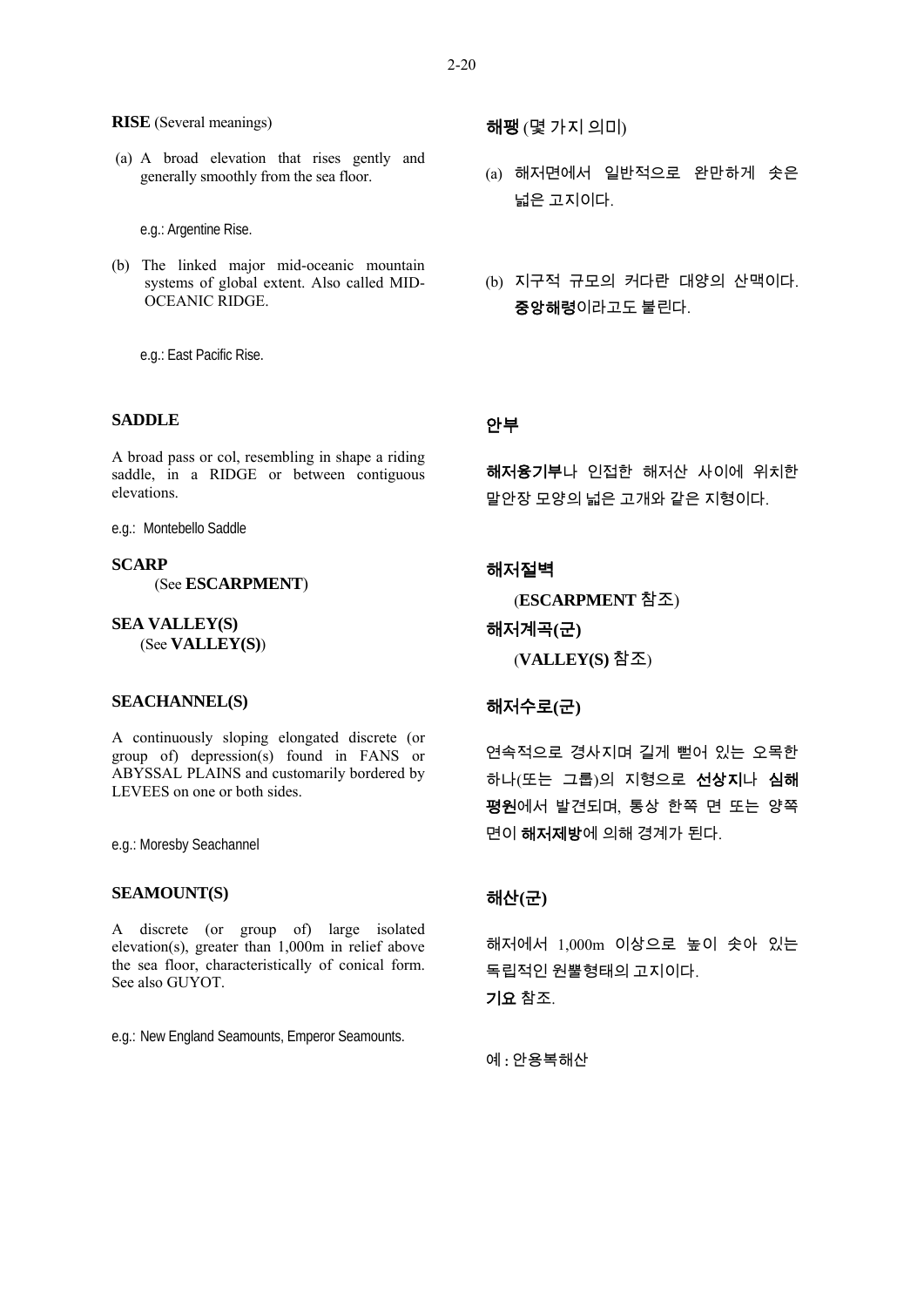#### **SEAMOUNT CHAIN**

A linear or arcuate alignment of discrete SEAMOUNTS, with their bases clearly separated. See also SEAMOUNT(S).

### **SHELF**

A zone adjacent to a continent (or around an island) and extending from the low water line to a depth at which there is usually a marked increase of slope towards oceanic depths.

e.g.: Scotian Shelf.

### **SHELF BREAK**  (See **SHELF-EDGE**)

#### **SHELF-EDGE**

The line along which there is marked increase of slope at the seaward margin of a CONTINENTAL (or island) SHELF. Also called SHELF BREAK.

#### **SHOAL(S)**

An isolated (or group of) offshore hazard(s) to surface navigation with substantially less clearance than the surrounding area and composed of unconsolidated material.

e.g.: Georges Shoal.

### **SILL**

A sea floor barrier of relatively shallow depth restricting water movement between BASINS.

#### **SLOPE**

The deepening sea floor out from the SHELF-EDGE to the upper limit of the CONTINENTAL RISE, or the point where there is a general decrease in steepness.

### 해산열

독립적인 해산이 직선 또는 활모양으로 굽어서 길게, 연속적으로 분포하는 지형이다. 해산**(**군**)** 참조.

### 대륙붕

대륙(또는 하나의 섬 주위)과 인접해 있는 지역으로 수심이 낮은 곳에서 깊은 쪽으로 길게 연장되어 있다. 통상 수심이 깊어질수록 경사가 현저히 증가한다.

#### 대륙붕단

(**SHELF-EDGE** 참조)

### 대륙붕단

해저면의 경사가 현저하게 증가하는 대륙붕의 해양 쪽 경계선으로 SHELF BREAK 라고도 불린다.

### 모래톱**(**군**)**

경화되지 않은 물질로 구성된 퇴적지형으로 대부분의 경우 위치가 명확하지 않기 때문에 해상항해에 위험하다.

### 실

상대적으로 얕은 수심을 가진 해저 장벽으로 해저분지간의 해수의 유동을 방해한다.

### 대륙사면

대륙붕단에서 바다 쪽으로 경사가 급해지는 해저지형으로, **대륙대**의 상부 경계 혹은 급한 경사가 감소하는 지점까지이다.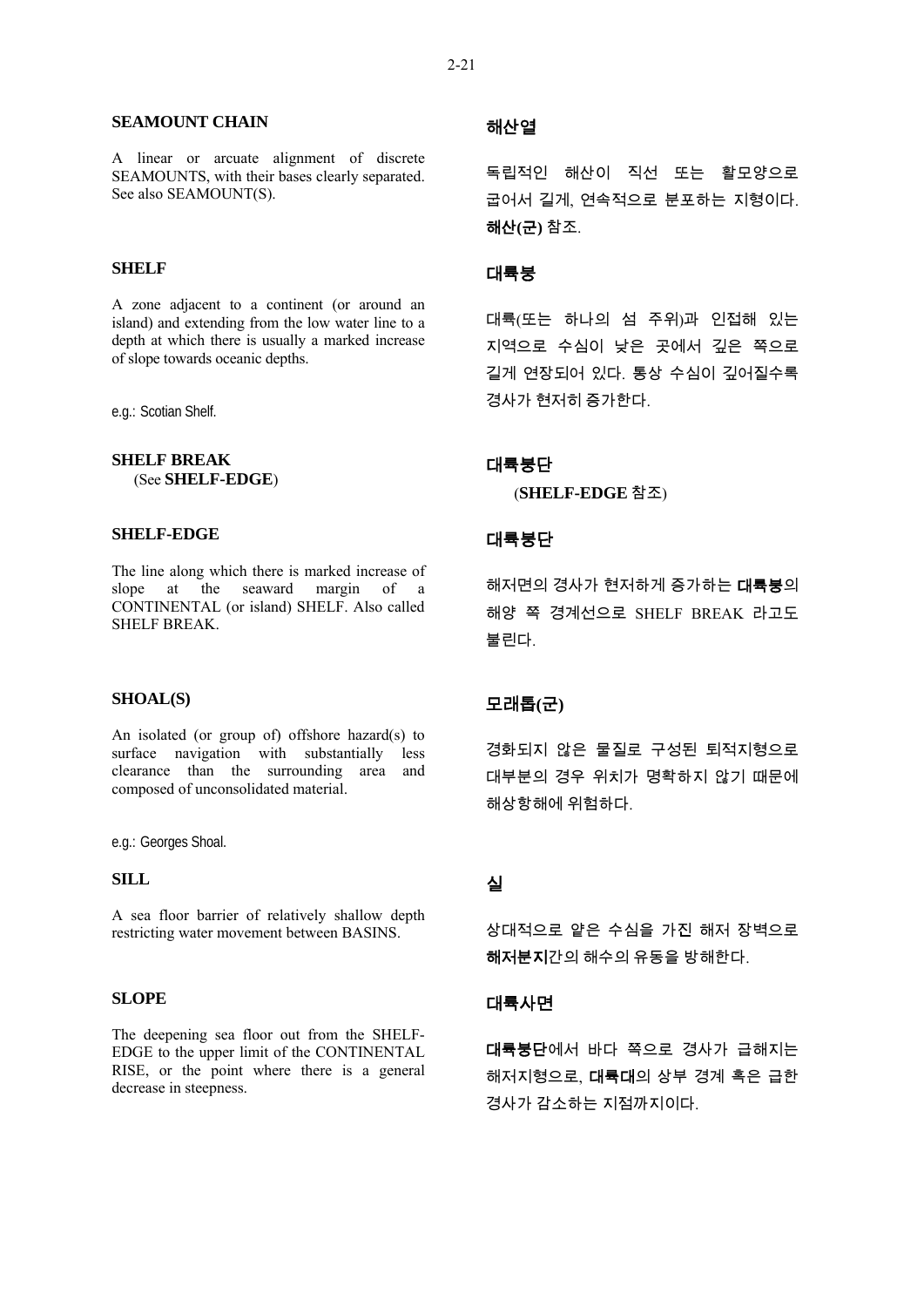#### **SPUR**

A subordinate elevation or RIDGE protruding from a larger feature, such as a PLATEAU or island foundation.

**SUBMARINE VALLEY(S)** (See **VALLEY(S)**)

**TABLEMOUNT(S)**

(See **GUYOT(S)**)

### **TERRACE(S)**

An isolated (or group of) relatively flat horizontal or gently inclined surface(s), sometimes long and narrow, which is(are) bounded by a steeper ascending slope on one side and by a steeper descending slope on the opposite side.

e.g.: Meriadzek Terrace.

#### **TRENCH**

A long narrow, characteristically very deep and asymmetrical depression of the sea floor, with relatively steep sides.

e.g.: Marianas Trench; Tonga Trench.

#### **TROUGH**

A long depression of the sea floor characteristically flat bottomed and steep sided and normally shallower than a TRENCH.

e.g.: Rockall Trough, Langseth Trough.

### 해각

해저대지나 섬과 같은 거대한 지형에서 돌출되어 나온 부수적인 고지나 해저융기부이다.

해저계곡**(**군**)** 

(**VALLEY(S)** 참조)

평정해산**(**군**)**  (**GUYOT(S)** 참조)

예 : 심흥택 평정해산

### 해저단구**(**군**)**

한쪽 면은 가파른 오르막 경사로, 반대쪽은 가파른 내리막 경사로 경계지어지는 비교적 평평하거나 완만한 경사의 하나 (또는 그룹)의 해저면으로써, 때때로 길고 좁은 형태를 보인다.

### 해구

길고 협소하며, 매우 깊게 그리고 비대칭적으로 발달한 함몰지형으로, 비교적 가파른 경사를 보인다.

### 해곡

해저에 길게 발달한 함몰지형으로 평평한 바닥과 가파른 측면경사가 특징이며 해구보다 보통 더 얕다.

 $<sup>9</sup>$  : 우산해곡</sup>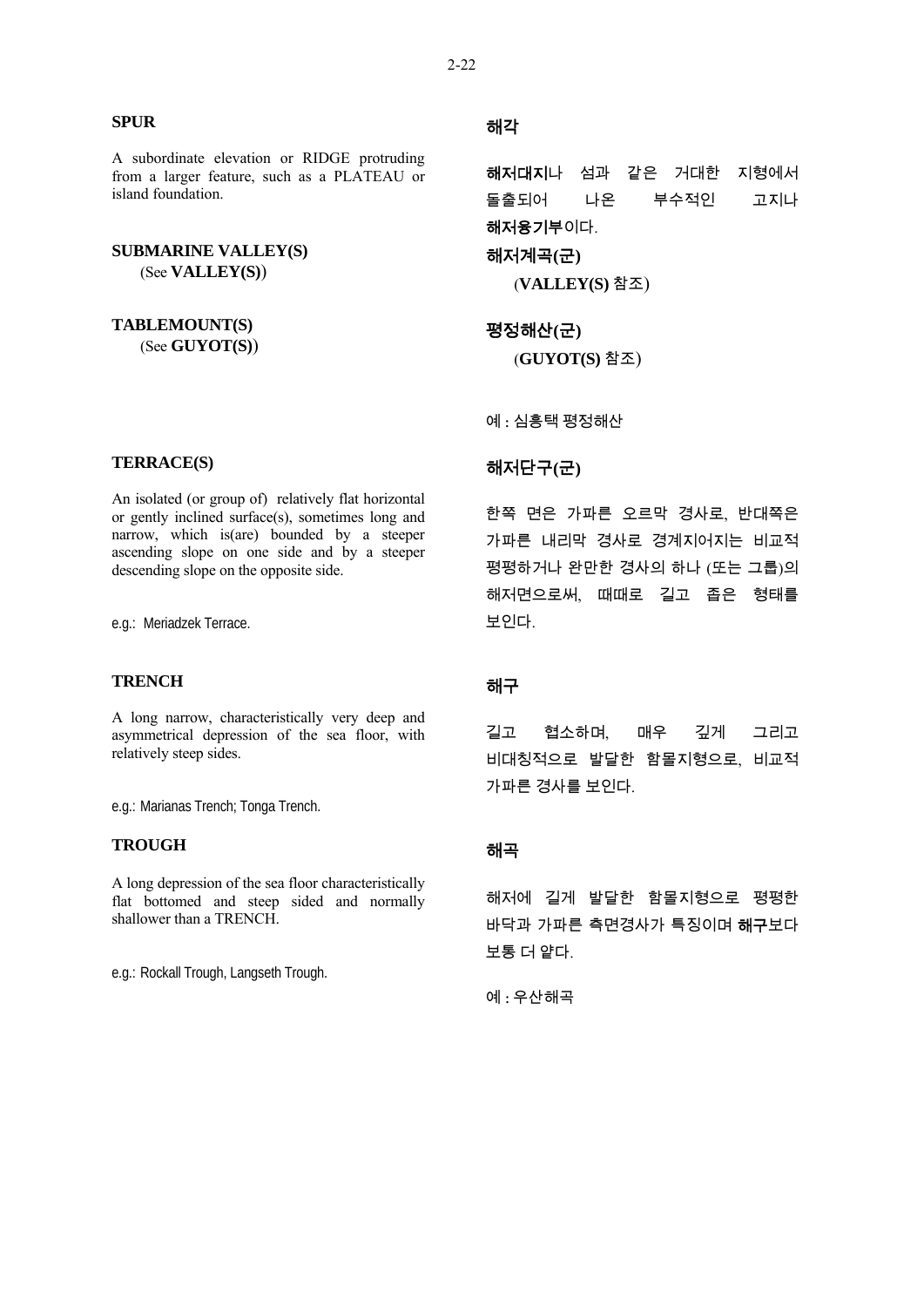#### **VALLEY(S)**

An isolated (or group of) relatively shallow, wide depression(s), the bottom of which usually has a continuous gradient. This term is generally not used for features that have CANYON-like characteristics for a significant portion of their extent. Also called SUBMARINE VALLEY(S) or SEA VALLEY(S).

 $\mathcal{L}_\text{max}$ 

e.g.: Natal Valley.

### 해저계곡**(**군**)**

비교적 낮고 넓게 움푹 파인 해저지형으로, 바닥은 연속적인 경사를 갖고 있다.

이 용어는 일반적으로 지형범위의 대부분이 해저협곡과 같은 성격을 갖는 지형에 대해서는 사용하지 않는다. SUBMARINE VALLEY(S) 또는 SEA VALLEY(S)라고 불린다.

**\_\_\_\_\_\_\_\_\_\_** 

예 : 제주해저계곡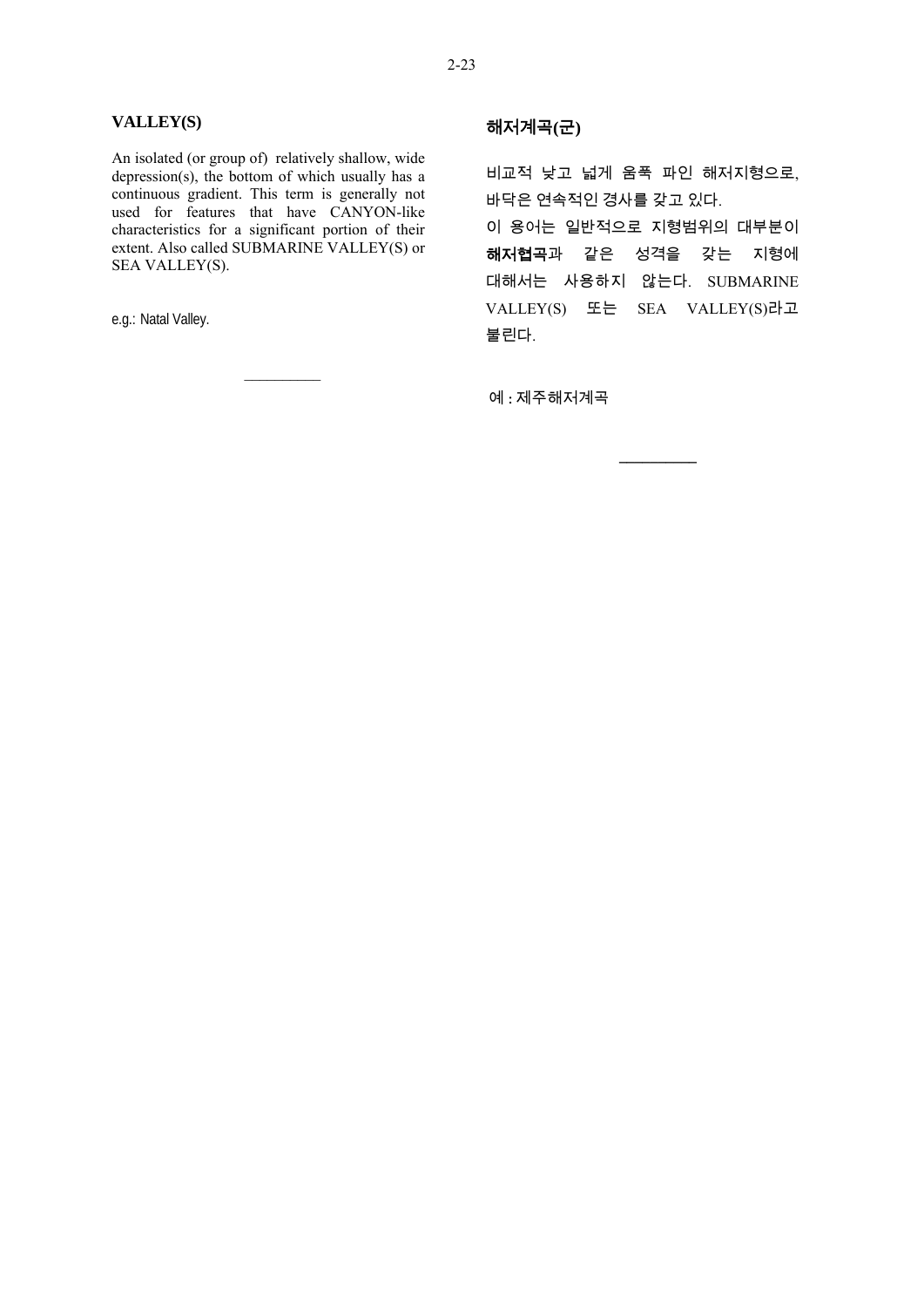**INDEX IN THE KOREAN SYLLABARY** of the Korean terms shown in the foregoing list of "TERMS AND DEFINITIONS", with crossreferences to the English terms.

군도 에이프런 **ARCHIPELAGIC APRON** 기요**(**군**) GUYOT(S)** 단열대 **FRACTURE ZONE** 대륙경계지 **BORDERLAND** 대륙대 **CONTINENTAL RISE** 대륙붕 **CONTINENTAL SHELF** 대륙붕단 **SHELF-EDGE, SHELF BREAK** 대륙사면 **SLOPE** 대륙주변부 **CONTINENTAL MARGIN** 중앙해령 **MID-OCEANIC RIDGE** 모래톱**(**군**) SHOAL(S)** 모우트 **MOAT**  실 **SILL** 심해구릉**(**군**) ABYSSAL HILL(S)** 심해평원 **ABYSSAL PLAIN** 안부 **SADDLE** 에이프런 **APRON** 중앙열곡 **MEDIAN VALLEY** 지형구 **PROVINCE** 초**(**군**) REEF(S)**  퇴**(**군**) BANK(S)**  평정해산**(**군**) TABLEMOUNT(S)**  칼데라 **CALDERA**  해각 **SPUR**  해곡 **TROUGH**  해구 **TRENCH** 해봉**(**군**)**  해산**(**군**)**  해산열 **PEAK(S) SEAMOUNT(S)** 

한글 용어의 자모순 색인 "용어 및 정의" 목록에서 나타난 한글 용어를 영어 용어와 상호 참조함.

**SEAMOUNT CHAIN**